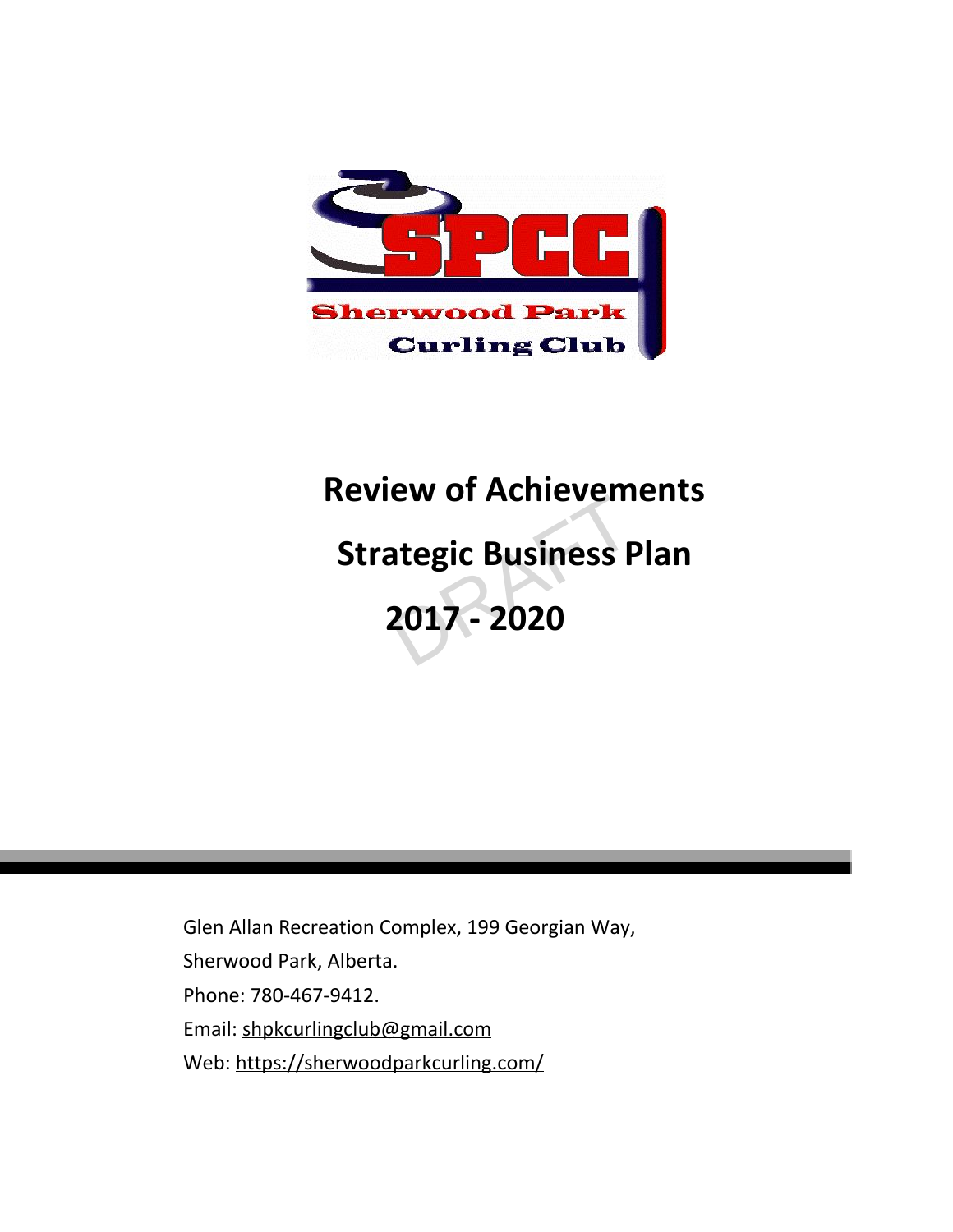# <span id="page-1-0"></span>**Message from the President**

In 2017 the SPCC Board developed a Strategic Business Plan to map out the operation of the Club for future Executives to follow. It is important to complete a Strategic Business Plan for the Club's operation and it is equally important to review whether the Club was able to achieve the goals and objectives that were set out. In the past few years much has been accomplished to improve the club members' experience both socially and curling related. A concerted effort was placed on improving the curling experience with the hiring of a highly qualified head ice tech and providing him with a conscientious ice maintenance crew. Improvements have been made to the ice making equipment that provide more effective control of the ice making process. A great deal of effort has been placed on the social experience as well. The lounge has received a great deal of attention in the past three to four years. Although the lounge's operation has seen some positive gains, there have been some difficulties experienced recently which tended to reverse the progress somewhat. Although there will be some challenges in 2020-21 with COVID 19 restrictions I am positive that with the memberships' patience and understanding we will all come out on top. Dou

Doug Kroetsch, President SPCC

# <span id="page-1-1"></span>**Message from the Club Manager**

Our club strived to meet many of the goals set forward in the 3 year business plan and I am very proud of the efforts put forward by the Board, staff, members and volunteers to meet these aspirations. Through the hard work and dedication to the sport of curling locally, provincially and nationally, we were selected as Curling Alberta's Curling Club of the Year in the 2018/19 season! Each season we achieved great milestones and strived for excellence on and off the ice.

In reflection of the new reality of the post - COVID-19 world, the SPCC will seek new ways to remain a prominent safe sport choice of recreation. We will pursue means to deliver quality programs, events and services safely. There is no limit to what we can do together through these challenging times. #keepcurling

Curling is our passion and we will keep pursuing every means to make it a special experience.

Heather Nedohin, SPCC Manager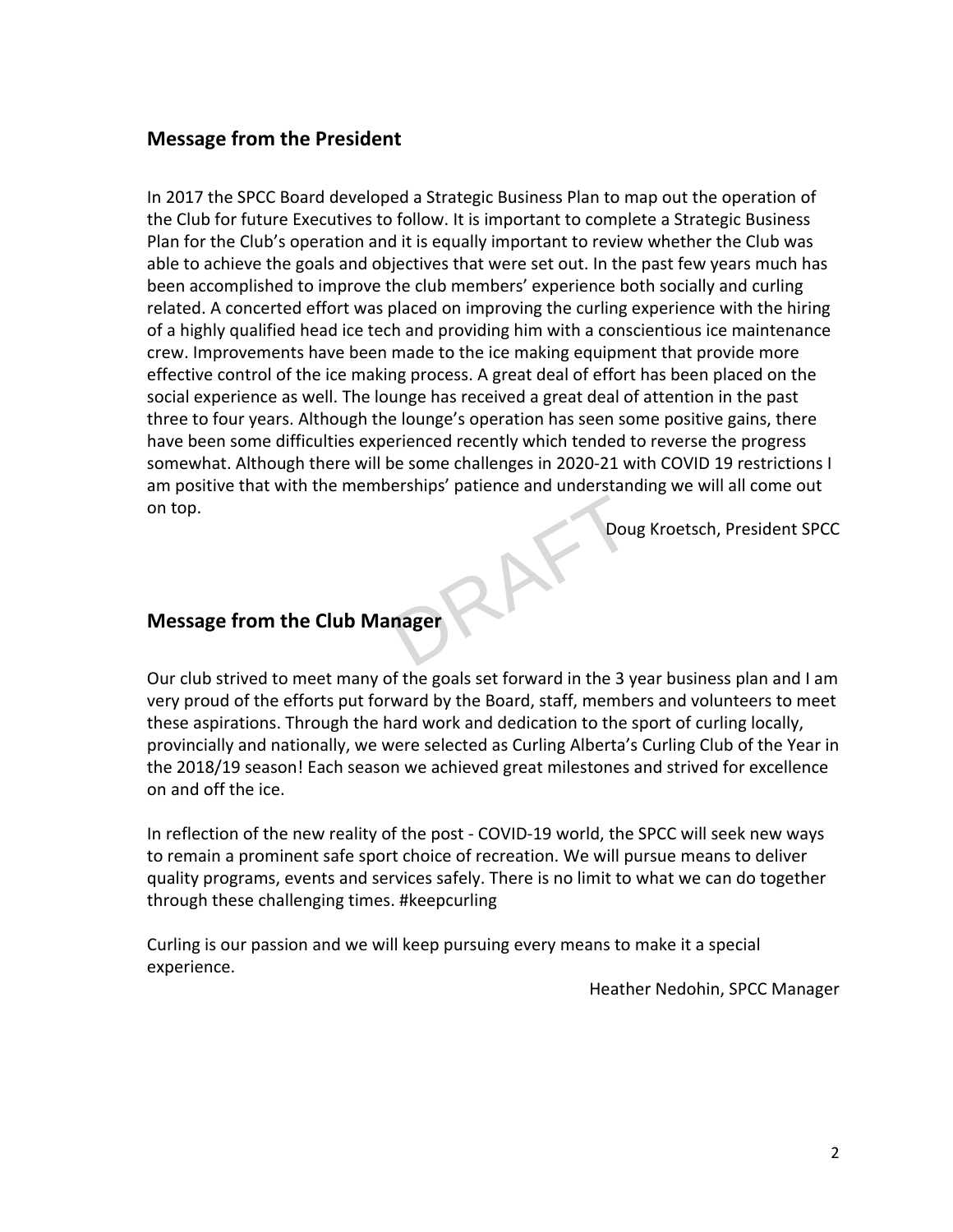# <span id="page-2-0"></span>**Executive Summary**

The Sherwood Park Curling Club set out its goals and objectives for 2017-2020 in a Strategic Business Plan (see [Strategic](https://sherwoodparkcurling.com/images/files/club_files/DRAFT-STRATEGIC-BUSINESS-PLAN-V.8_October-18-2017.pdf) Plan). This document reports on the achievements of the Club over this 3 year period and identifies areas where further investments are needed.

The SPCC was extremely active over the past 3 years and made great strides in achieving or progressing on the majority of the goals set out in the 2017-2020 Strategic Business Plan. Of the 25 objectives set out, the Club achieved 14, has made good progress on 8, postponed 2 and was unable to achieve 1. Below is a list of some of the highlights:

- A 5 year Lease agreement for use of facilities within GARC, was signed with Strathcona County.
- Hired a highly qualified Head Ice technician and raised the level of training of our assistant ice technicians.
- Obtained grants from the Government of Alberta for improvements to the ice making equipment.
- Purchased and installed new equipment to improve ice quality.
- As indicated in the SPCC March 2020 membership survey, 94% of those surveyed replied that the curling ice was good or excellent. Government of Alberta for improver<br>w equipment to improve ice quality<br>arch 2020 membership survey, 94%<br>od or excellent.
- Maintained a successful, ongoing program of curling training and clinics.
- Ran a successful Junior Curling program.
- Hosted a range of successful bonspiels and 'elite' curling events.
- Strengthened efforts to sustain and improve the food and beverage service provided in the SPCC lounge area.
- Provided a Pro-shop service for the convenience of members and other curlers.
- Optimized ice and facility rental opportunities.
- Continued improvements of the governance and management of SPCC through the review of structures, procedures, and documents as well as the development of new policies and procedures.
- Ensured competitive curling fees and financial sustainability of the Club.
- Staffed at sufficient levels on the administrative team to ensure high service levels.
- Improved information management with the Implementation of ' Curling Club Manager ' registration system, including a personal risk waiver as part of registration process.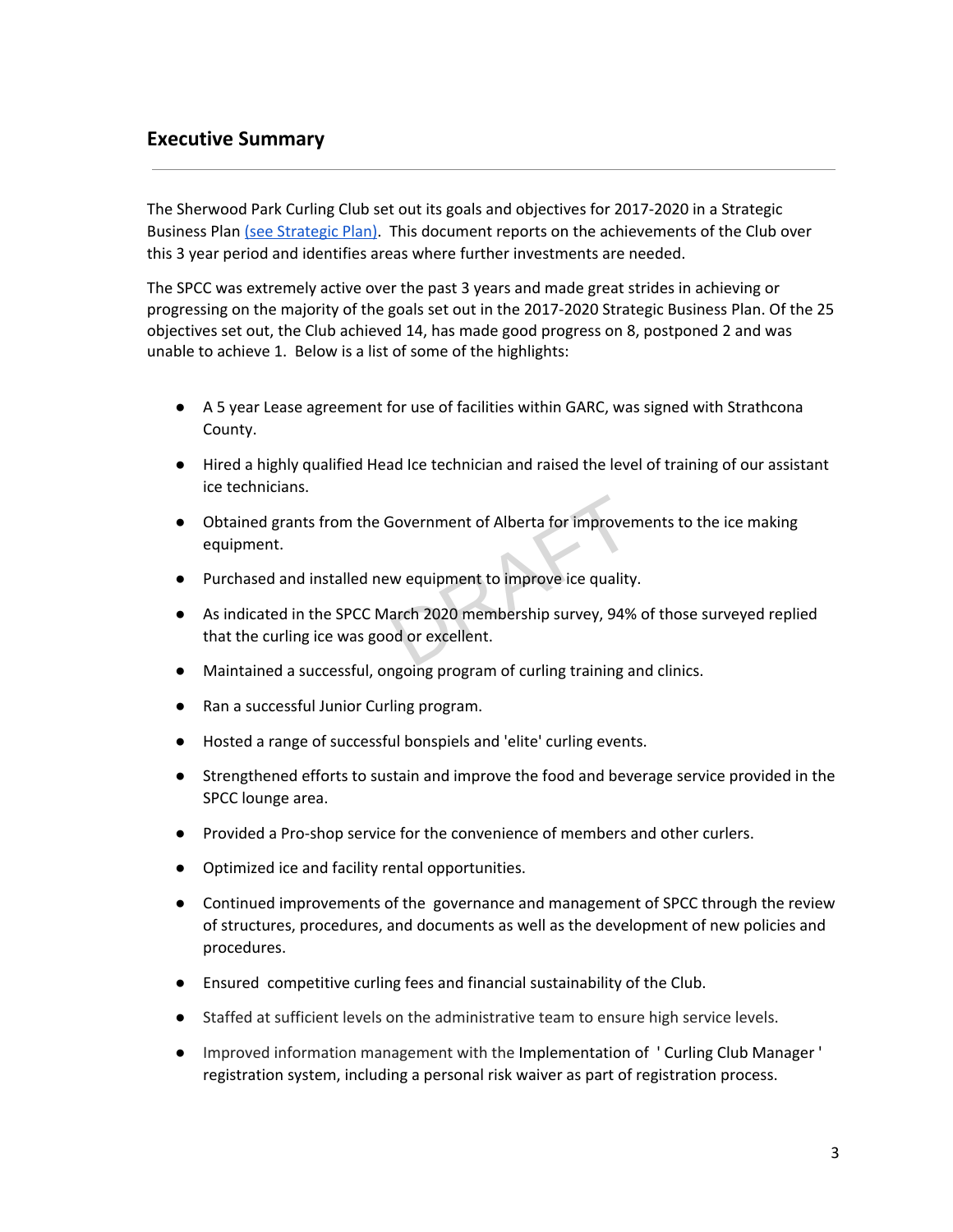- Continued efforts made to improve Member's safety and awareness of risks. (Decision made in March 2020 to end the season earlier, to protect Members in light of the COVID virus.)
- Continued improvements being made in Human Resource Management documentation and procedures.
- Awarded Curling Alberta's ' Club of the Year ' for the 2018/2019 curling season.

**SPCC Executive June 19, 2020**

ORAFT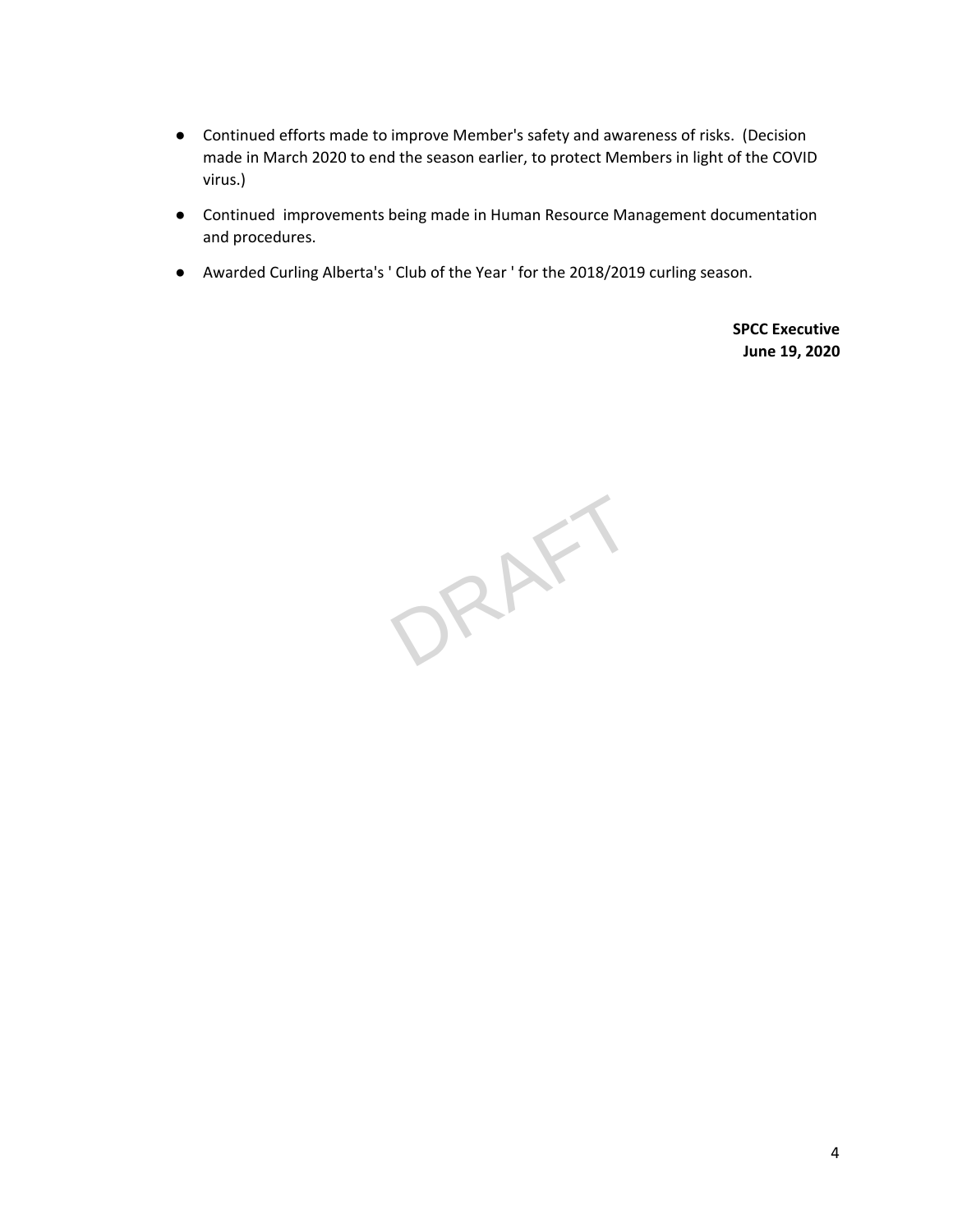# **Table of Contents**

| Message from the President    | $\overline{2}$ |
|-------------------------------|----------------|
| Message from the Club Manager | $\overline{2}$ |
| <b>Executive Summary</b>      | 3              |
| <b>Goal One</b>               | 6              |
| <b>Goal Two</b>               | 11             |
| <b>Goal Three</b>             | 17             |
| <b>Goal Four</b>              | 21             |
|                               |                |

Note: All text in italics is taken directly from the 2017-2020 Strategic Business Plan.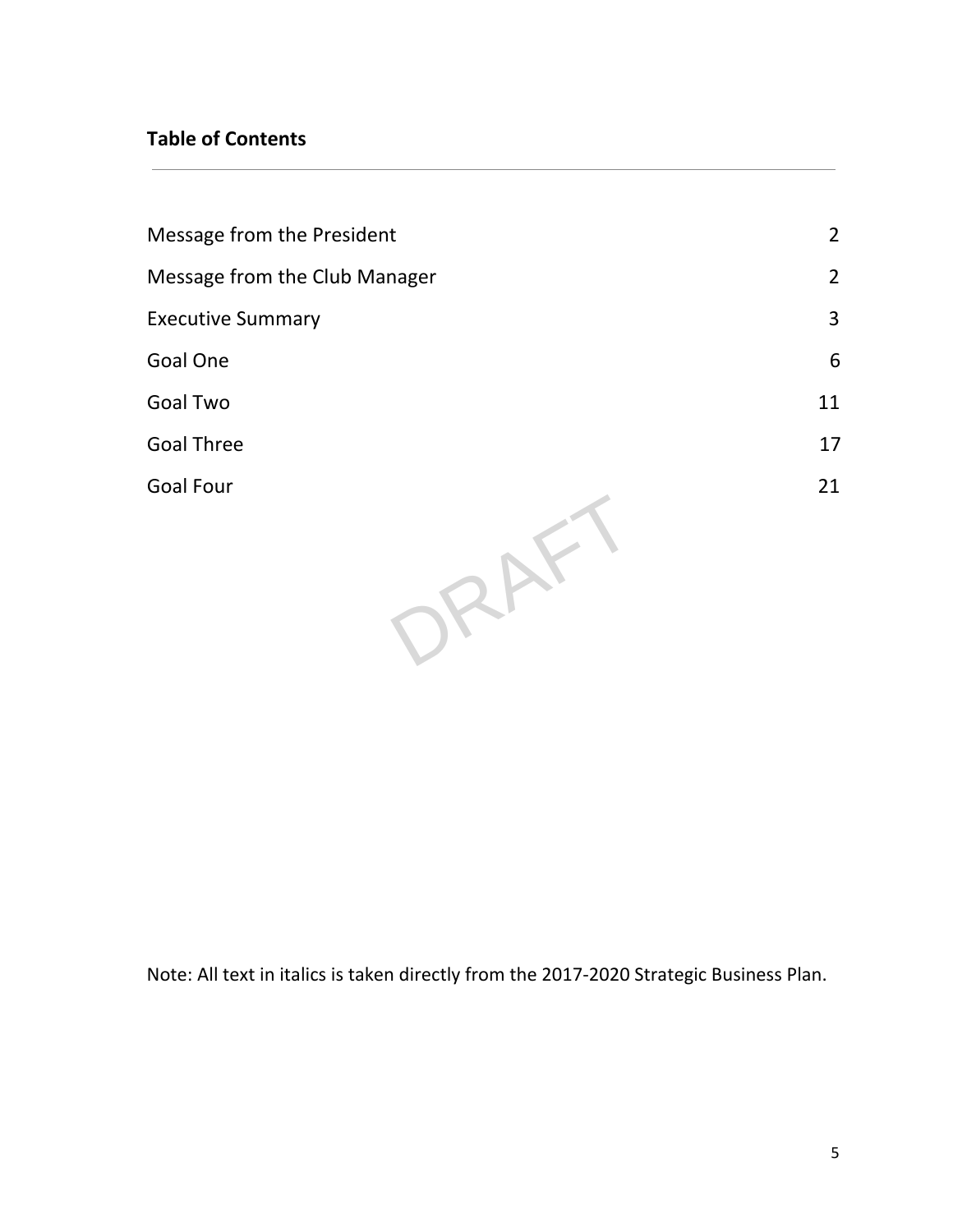# <span id="page-5-0"></span>**Goal One**

*To improve curling facilities of the Sherwood Park Curling Club in collaboration with Strathcona County, other business partners, sponsors, and suppliers.*

# **Strategic Priorities:**

*1.1 Complete negotiations of a multi-year lease agreement with Strathcona County for the use of facilities within the Glen Allan Recreation Complex (GARC).*

#### **Results: Achieved**

A 5-year lease for the period 2017-2022 was signed Nov 27, 2018 by then SPCC President, Ralph MacLean.

| Raiph MacLean.                               |                                 |                                                            |
|----------------------------------------------|---------------------------------|------------------------------------------------------------|
|                                              | <b>SPCC Annual Rental Costs</b> |                                                            |
| <b>Operating Period</b><br>September - April | <b>Annual Increase</b><br>(3%)  | <b>Annual Total (plus GST)</b><br>- paid in 2 installments |
| 2017-2018                                    | \$2,410                         | \$82,732                                                   |
| 2018-2019                                    | \$2,482                         | \$85,214                                                   |
| 2019-2020                                    | \$2,556                         | \$87,770                                                   |
| 2020-2021                                    | \$2,633                         | \$90,403                                                   |
| 2021-2022                                    | \$2,712                         | \$93,115                                                   |

*1.2 Improve ice maintenance services to ensure high quality curling ice for all leagues, programs, special curling events, and visiting curlers.*

# **Results: Achieved**

The quality of the ice has been very good and consistent over the past years which is clearly demonstrated in the SPCC 2020 Membership Survey, conducted in March 2020, where over 94% of those surveyed said the ice was good or excellent.

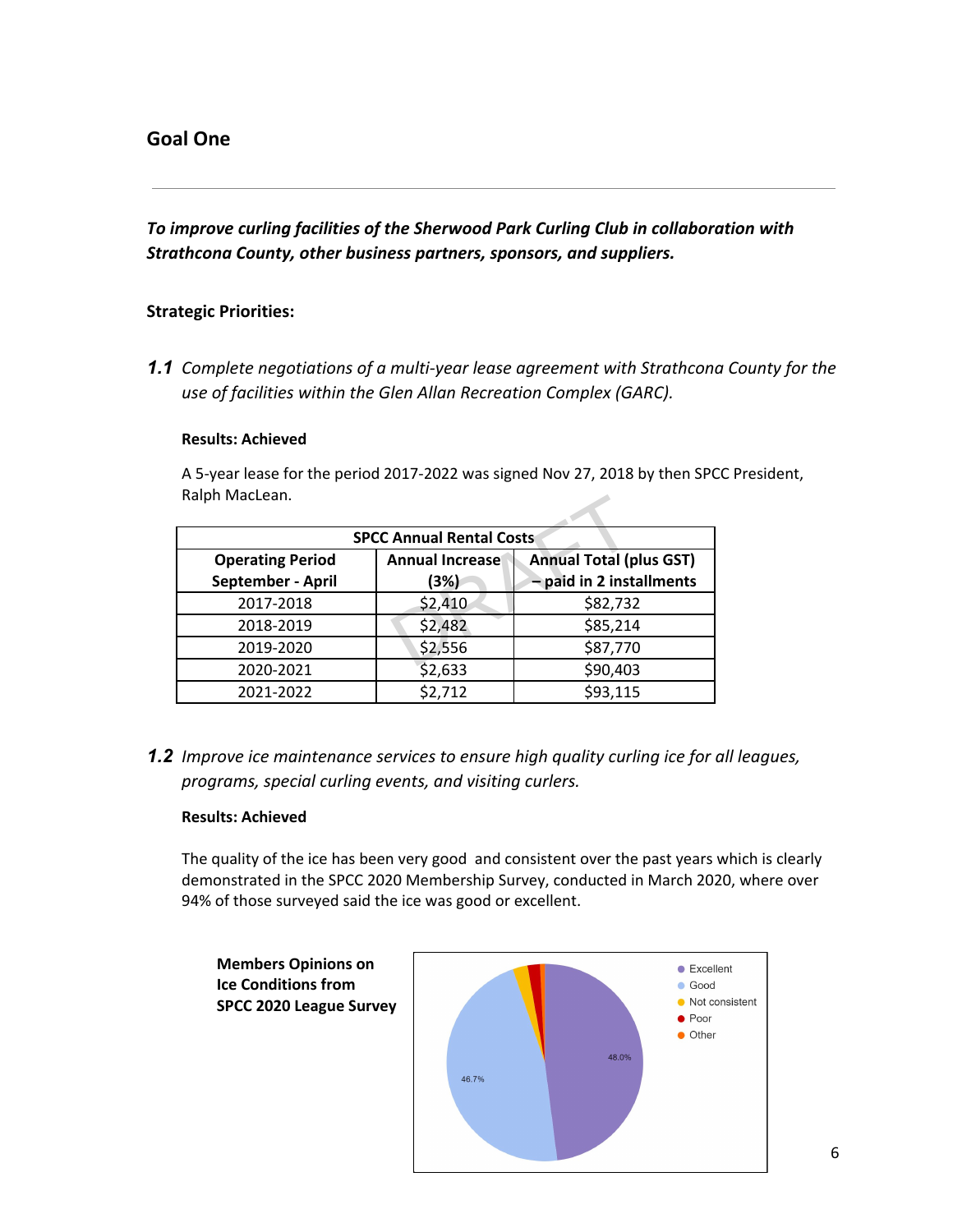Respondents from the 2020 Member survey acknowledged the work of the Ice Tech team with comments like "great ice", "top notch ice conditions", and "fantastic ice conditions".

The high quality ice conditions were achieved through 3 major changes: the hiring of new ice maintenance staff, the installation of new types of equipment and the allocation of more time to ice maintenance.

# *1.2.1* Changes made to the Ice Technician team

During the 2016-18 seasons we had a Level 3 Head Ice Technician, 1 or 2 Assistant Ice Technicians (Level 1&2) along with a crew of part time Ice Technicians.

For the 2018-20 seasons a new Head Ice Technician (Level 4), with more experience and training, was hired. We also increased the number of hours for the Assistant Ice Technicians going from 2 part time Assistant Techs to 1 full time and 1 part time position. These Assistants also had a higher level of training than staff in previous years and were provided with ongoing training from the new Head Ice Technician during the scheduled weekend ice maintenance time slot. The total number of hours for the crew of the part time Ice Technicians varied from year to year. The staffing levels ensured that the club demands and that the Head Ice Technician hours were reasonable. f hours for the crew of the part time<br>Is ensured that the club demands a<br>able.<br>Dramath covernment of Alberta funding (CFEF)<br>Listed to purchase two new pieces of

# *1.2.2* Improvements in ice equipment.

In 2018 the SPCC received a Government of Alberta funding (CFEP) Grant # 063556 – 78. Funds from the grant and SPCC were used to purchase two new pieces of equipment. The purchases were:

- Curling cold brine 3-way mixing valve: The installation of the new valve ensured a more consistent ice quality and floor temperature control. The upgrade included a bypass (of the chiller) control valve to mix warmer and cold brine allowing the Ice Tech team to have a more constant temperature throughout the cooling floor and constant circulation of brine. This valve has allowed SPCC to deliver world-class ice conditions.
- DDC system upgrade & infrared cameras: The installation of a new refrigeration control system (DDC system) with the infrared cameras has allowed the Ice Tech team to have ongoing measures of the ice surface temperature and has helped the plant run more efficiently overall by eliminating thermal lag. The key benefit of this new system is better plant control which saves in energy costs and provides more consistent ice quality.

In 2019 SPCC hosted the National U18 event where we raised funds, a portion of which was used to purchase a new ice scraper. The new scraper allowed the Ice Technician team to more effectively and efficiently prepare higher quality ice for members.

# *1.2.3* More time allocated for ice maintenance

In 2018 the number of hours per week were increased for ice maintenance by reducing the number of sheets of ice available for practice, adjusting the junior program schedule and adding ice preparation time on Saturday mornings.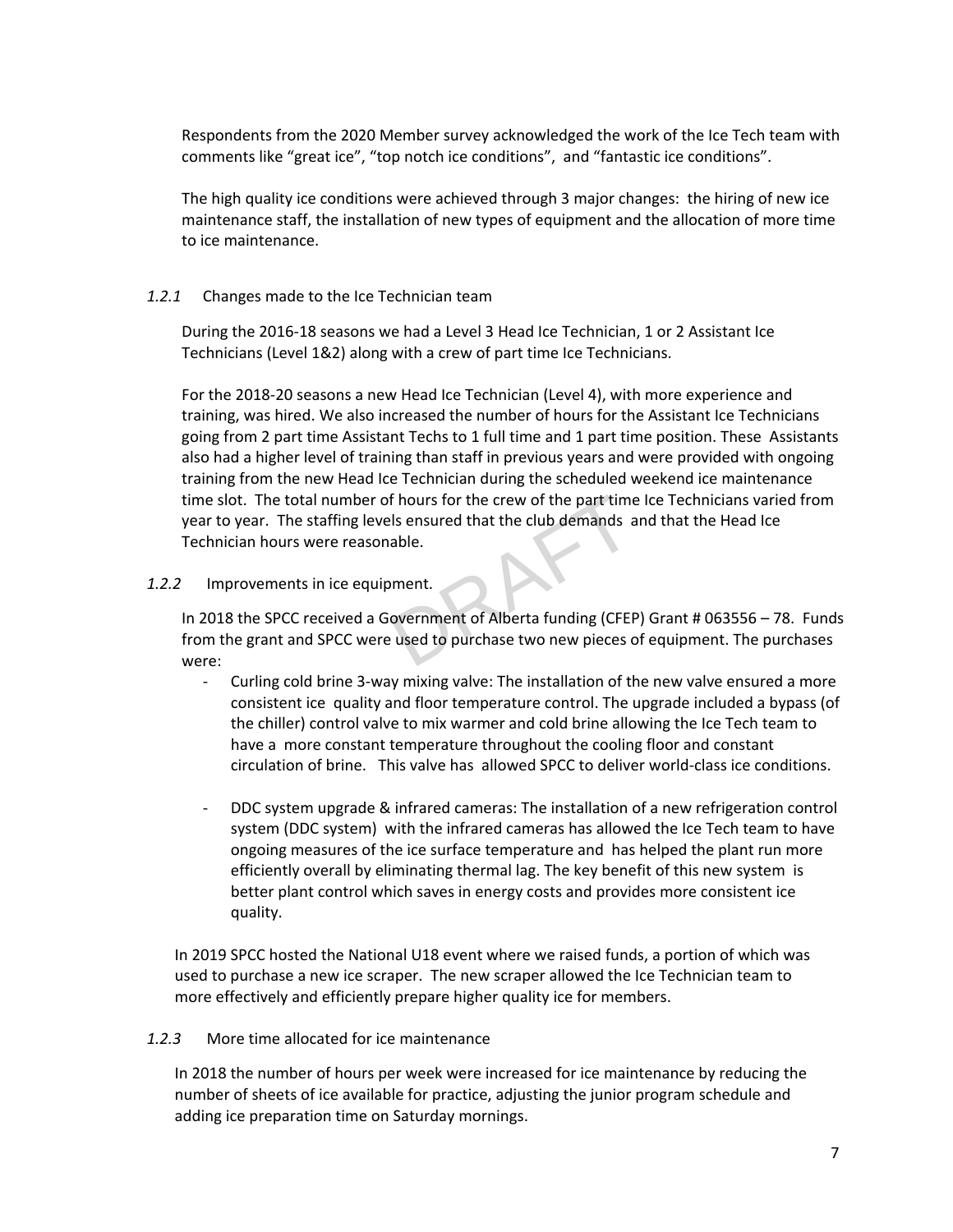*1.3 Purchase a reverse osmosis water system to eliminate the need to rent the current system.*

# **Results: Postponed**

SPCC received a Government of Alberta CFEP Grant (# 063556 – 78) which included a request for funds for a reverse osmosis system & storage tank for making curling ice.

However, in the 2018/19 curling season, the club recruited a new Head Ice Technician who was given the objective to improve the quality of the ice conditions at SPCC. To be able to achieve the goal the new Head Ice Technician recommended that the scope of the grant be changed to allow for the procurement and installation of new technology and equipment. The funds were used to purchase the equipment discussed in 1.2.

In the future SPCC plans to apply for funds to purchase a reverse osmosis system to reduce ongoing operational costs for the rental of a reverse osmosis system as these costs are increasing each year.

*1.4 Develop a long-term capital equipment maintenance and replacement plan.*

#### **Results: Ongoing**

The SPCC Manager is working with the Head Ice Tech, the Board of Directors and the County of Strathcona to create an equipment maintenance and capital replacement plan. This plan will be fully developed in 2020-2021 and will be reviewed annually. l equipment maintenance and rep<br>with the Head Ice Tech, the Board component maintenance and capital reported<br>-2021 and will be reviewed annuall

# *1.5 Allocate annual funding to a capital equipment fund for use as needed.*

# **Results: Ongoing**

The Board is currently developing a Capital and Operations Reserves Policy. The development of a Reserves Policy in conjunction with the Long Term Capital Equipment Plan will be key to developing an annual Capital Fundraising and Expenditure Plan.

# *1.6 Seek external grant funding to support purchase of capital equipment as needed.*

# **Results: Achieved**

SPCC successfully obtained 2 grants during the 2017-2020 period for equipment improvement and has applied for a third grant in May, 2020.

a. In 2018, SPCC was awarded a Government of Alberta CFEP Grant (# 063556 – 78) for \$28,800. A curling cold brine 3-way mixing valve and a DDC system upgrade & infrared cameras (See 1.2 for a description) were purchased with Grant and SPCC matching funds.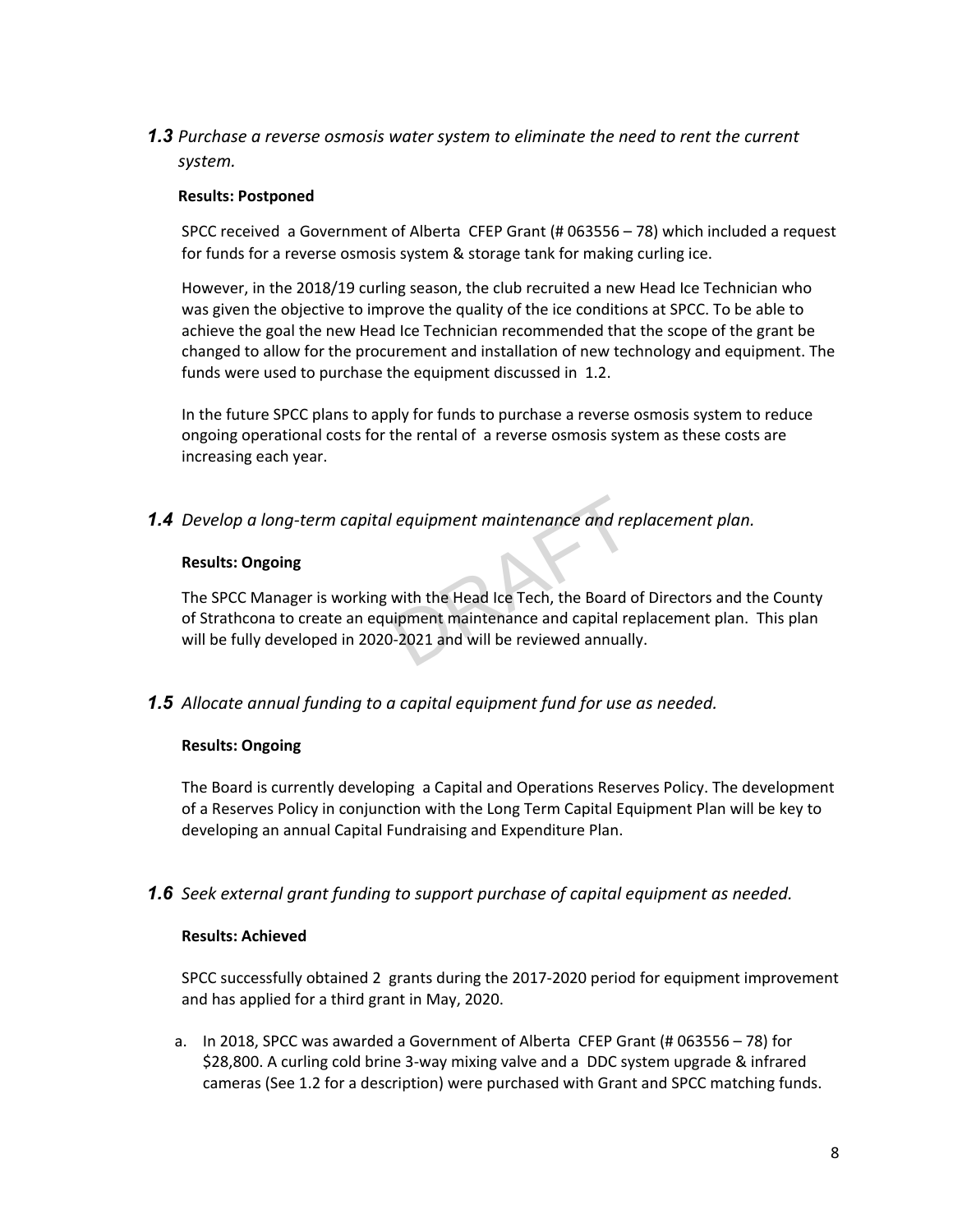- b. In January, 2019 SPCC was awarded a Community Initiatives Program (CIP) Major Cultural & Sport Events Grant (\$75,000) to host the 2019 U18 Junior Canadian Championships. The event raised \$41,814.69 and with a portion of these funds SPCC purchased a 2019 BOSS Direct Drive Curling Ice Scraper with Blade Guard, Weight Set, Blade Bridal and Lead Acid Batteries & Ice Blade Assembly.
- c. In May, 2020 SPCC applied for a Community Facility Enhancement Program Grant (\$54,182.50) to provide matching funds for the replacement of 128 curling stones, rubber bumpers, a security gate for the lounge, several duress buttons and security cameras for the lounge.

In addition, SPCC has raised funds from various sources to support events and operations.

- d. In February, 2017, SPCC was awarded a \$950 grant from NACA to host the EICS Bantam (U15) Spiel qualifier for Provincial. Funds were used to offset the ice technician costs and to purchase "Curling Rocks" t-shirts for the participants. Unfortunately this funding source is no longer available after the amalgamation and the onset of Curling Alberta in the 2018/19 season.
- e. In June, 2019, SPCC was awarded \$1200 from Northern Alberta Curling Championship Society (NACCS) to support an SPCC Staff member and Business Manager in attending the Business of Curling symposium in Canmore, AB. Aranded \$1200 from Northern Albert:<br>
A SPCC Staff member and Busines<br>
ium in Canmore, AB.<br>
through a casino in 2019, raffles and<br>
ave been used to pay for a portion offset the costs of club operations.
- f. SPCC also has raised funds through a casino in 2019, raffles and draws (See revenue table in section 4.3). These funds have been used to pay for a portion of the Strathcona County lease and/or were used to offset the costs of club operations. Some of the individual leagues run 50/50 draws to offset ice and other costs.

# *1.7 Install audio-visual equipment to support live Web-casts from the SPCC.*

#### **Results: Postponed**

The Board has put this project on hold and will assess the necessity of the investment as a component of future proposals for new events.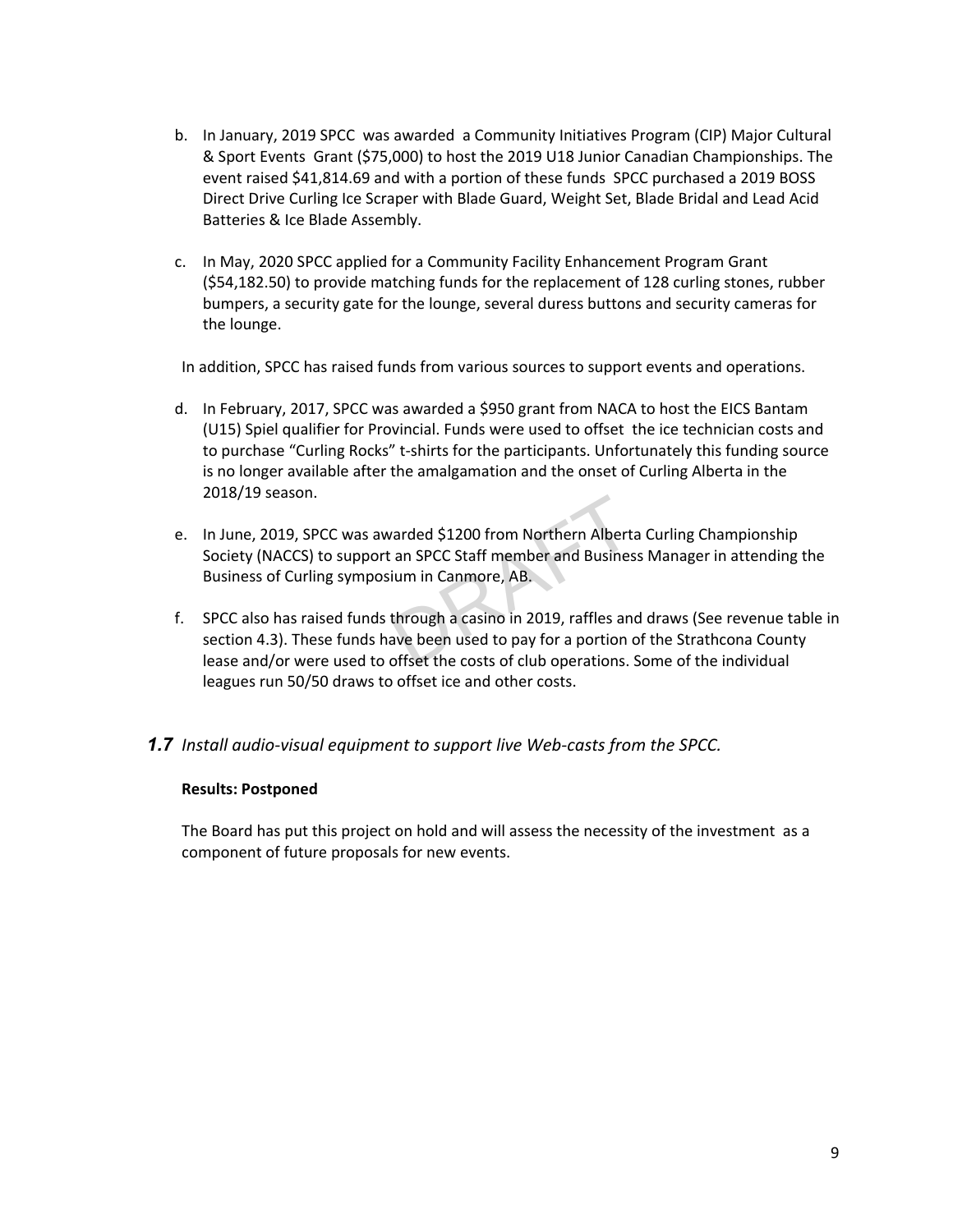# <span id="page-9-0"></span>**Goal Two**

# *To improve the accessibility, quality, reach, and sustainability of curling leagues, programs and special curling events in collaboration with business partners and event sponsors.*

# **Strategic Priorities:**

*2.1 Improve the quality and reach of curling clinics and Learn to Curl opportunities for the benefit of all SPCC league members, curling coaches, new curlers, and school age children in Strathcona County and outlying communities.*

#### **Results: Achieved**

Learn-to-curl and outreach opportunities have taken many forms at SPCC during 2017-2020 and their reach has been extensive. While most of the programs have remained fairly stable there has been some decline, in part, due to the departure of the key member of the coaching staff in the fall of 2019 and the change in the ice maintenance schedule. The training opportunities included: in-club learn-to-curl programs, in-club clinics, school age groups, private lessons, family league, outreach to rural communities and junior programs (see 2.2). In part, due to the departure of the programs<br>in part, due to the departure of the<br>e change in the ice maintenance sch<br>b learn-to-curl programs, in-club cli<br>outreach to rural communities and<br>ns: Registration numbers vary f

a. Learn-to-curl adult programs: Registration numbers vary from year to year but have remained relatively stable over the past 3 years. The learn-to-curl program in the Fall 2019 kept the ratios relatively low as new coaching staff were being trained.

| <b>Registration for Learn to Curl Programs/leagues</b> |           |          |          |  |
|--------------------------------------------------------|-----------|----------|----------|--|
| Leagues                                                | 2019-2020 | 2018-19  | 2017-18  |  |
| Sunday Rookie                                          | 14 teams  | 14 teams | 16 teams |  |
| Adult Learn to Curl - Fall                             | 10        | 19       | ΝA       |  |
| Adult Learn to Curl - Winter                           | 16        | 11       | ΝA       |  |

b. In-Club Clinics: Over the years SPCC has offered a range of clinics to its members. The number and types of clinics offered varied from year to year. The focus of the clinics has been on throwing, sweeping, timing of rocks, rock management, communication, line of delivery, equipment, strategy, technical and mental skills (pre shot routines). Additionally, clinics for competitive curling coaches have been held and each year the Club provided training for the junior program coaches. As the demographics of our members change, demand has increased for clinics on how to use a stick. Typically clinics occur at the beginning of each season.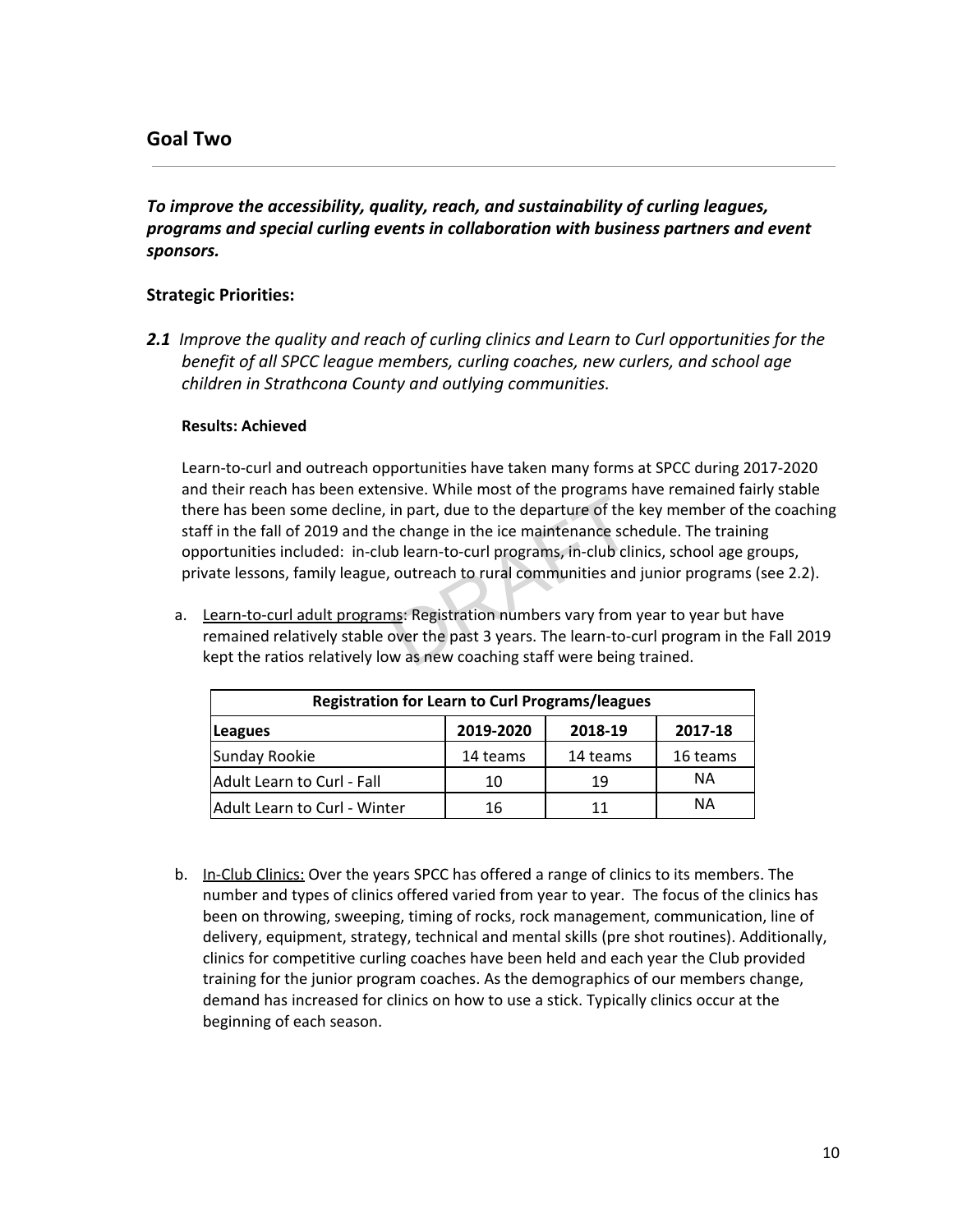| <b>SPCC Club Clinics</b>            |  |  |  |  |
|-------------------------------------|--|--|--|--|
| 2020-2019<br>2019-2018<br>2018-2017 |  |  |  |  |
| Coaching                            |  |  |  |  |
| Curling skills                      |  |  |  |  |
| Stick skills                        |  |  |  |  |

One of the many benefits of having a world class curler as the Club manager is that she is able to provide expert level coaching. She provided one-on-one coaching to our teams that advanced to represent SPCC in Provincial Qualifiers and in the Spring 2020 she offered biweekly online strategy sessions for any interested curlers.

c. Local School Age Groups: SPCC has offered learn-to-curl opportunities to a number of elementary, junior high and senior high school groups. The offerings have included access to ice and coaching for athletic classes during the day and an afterschool program for one junior high.

The level of engagement for the daytime coaching has seen a decline in terms of the numbers of schools, students and sessions over the 3 year period. The two key reasons for the decline in school usage were: first, the increased growth of day time leagues which limited availability of ice times; and, second, the decrease in available funds to pay for the school group instructor position. In 2016, SPCC received a donation to support LTC programs for school age children from the Strathcona County area. These funds eventually ran out and schools were unable to pay for these "extra" recreational activities due to their schools' planning and budgetary constraints. nts and sessions over the 3 year peri<br>
were: first, the increased growth of<br>
mes; and, second, the decrease in a<br>
sition. In 2016, SPCC received a don<br>
ildren from the Strathcona County<br>
inable to pay for these "extra" rec

| <b>School Age Groups</b>                                                                                                                        |     |      |      |    |
|-------------------------------------------------------------------------------------------------------------------------------------------------|-----|------|------|----|
| Number of<br><b>Number of</b><br><b>Number of</b><br><b>Hours of</b><br><b>Students</b><br><b>Schools</b><br><b>Sessions</b><br><b>Sessions</b> |     |      |      |    |
| 2017-18                                                                                                                                         | 152 | 3129 | 160  | 12 |
| 2018-19                                                                                                                                         | 105 | 2518 | 114  | 9  |
| 2019-20                                                                                                                                         | 28  | 653  | 35   | 6  |
| Lost usage due to COVID19                                                                                                                       | 44  | 1002 | 52.5 |    |

Since 2015, the St. Theresa School has been running a 7 week after school curling program. The school staff oversaw the supervision of the students at all times on ice while the SPCC staff / leaders provided coaching for the first two weeks. Due to the increased interest in 2019/20 the program expanded to run on two days.

| St. Theresa's After School Program |  |  |  |  |  |
|------------------------------------|--|--|--|--|--|
| 2018<br>2017<br>2019<br>Number of  |  |  |  |  |  |
| Participants<br>32<br>24<br>24     |  |  |  |  |  |

d. Family League: In 2017-18 SPCC attempted to create a Family League, unfortunately, there were not many teams enrolled. In 2018-20 a Family Drop-in program was implemented which had participants each week though the numbers fluctuated. Trainers were available for these drop-in sessions to teach the participants basic curling skills.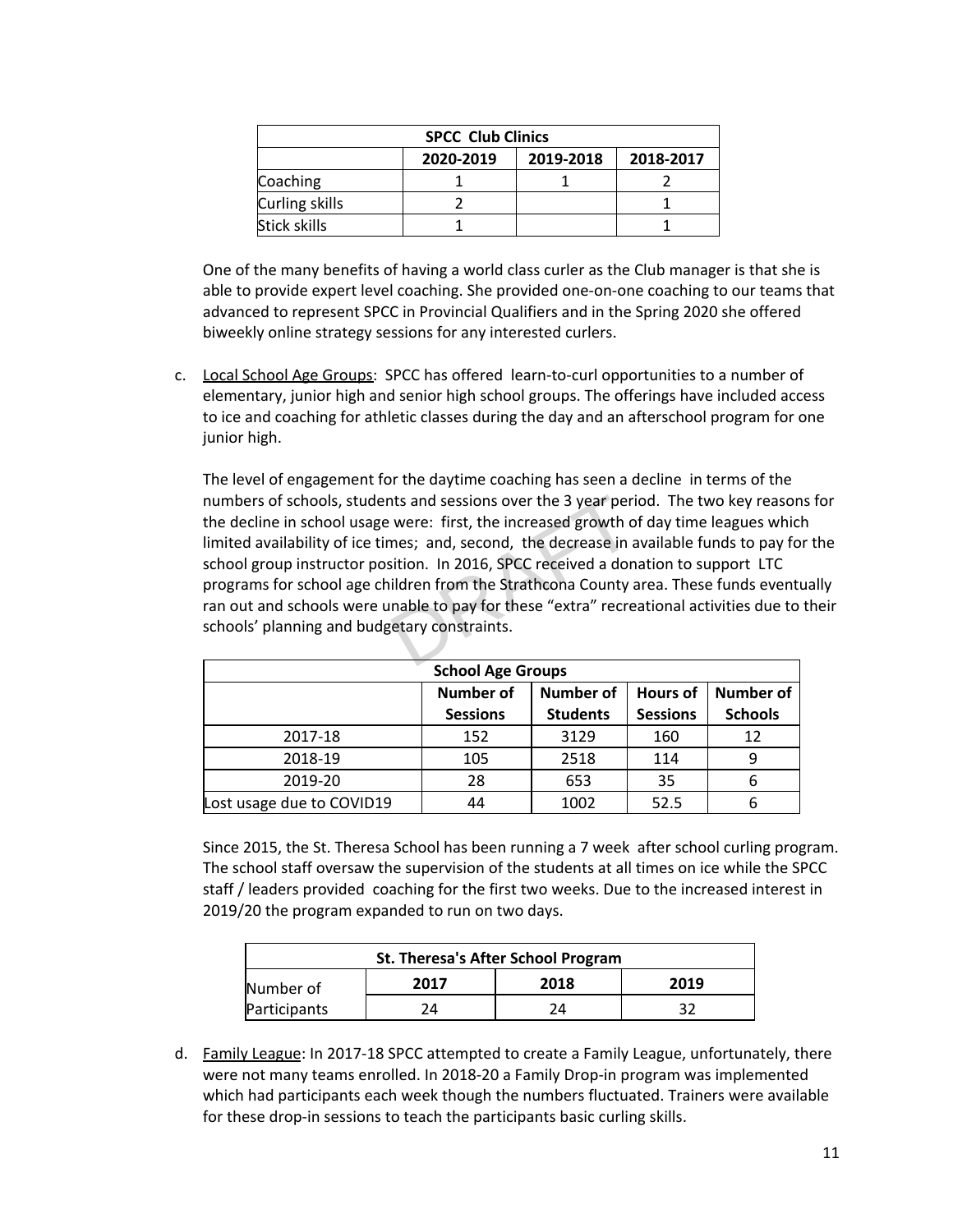e. Outreach- Private lessons: One of the services available to club members is private lessons provided by the Club Manager and the Head Instructor in 2017-18. The decline in the more recent years is in part due to the reduction in qualified instructional staff.

| <b>Outreach - Private Lessons</b>     |    |    |    |  |  |
|---------------------------------------|----|----|----|--|--|
| 2019-2020<br>2018-2019<br>2017-2018   |    |    |    |  |  |
| Hours of training                     | 16 | 17 | 50 |  |  |
| \$1,270<br>S945<br>\$3,945<br>Revenue |    |    |    |  |  |

- f. Rural Outreach: In partnership with Federation of Alberta Gas Co-op, SPCC provided rural outreach to learn-to-curl programs across Alberta. Typically there would be 2 hour coaching sessions in the morning & afternoon to local school children aging from grade 7 - 12. The group sizes varied depending on the facility ( 3 - 5 sheets) with the target of 8 kids per sheet. The key to the program's success was the professional and enthusiastic instruction and the provision of proper equipment (step on sliders, grippers and brooms). The sponsor paid for the provision of the equipment, the instruction and travel time, as well as a complimentary lunch for the participants. The following communities had sessions during the past 3 seasons:
	- 2017 Drayton Valley, Gem, & Olds
	- 2018 Olds, Debolt, Falher
	- 2019 Crossfield, Standard.

These sessions were highly successful based on the comments received, as exemplified by the message below from the organizer, Carol Callaghan from Standard, Alberta: vton Valley, Gem, & Olds<br>
S, Debolt, Falher<br>
ssfield, Standard.<br>
successful based on the comments<br>
ne organizer, Carol Callaghan from S

" ... the day was a great success and so happy to have been able to help make it happen! Thank you Heather, for your excellent instruction and interaction with the kids and curling club members...your enthusiasm is infectious and I loved watching you share your love of the sport.

All in all, a huge success today! ... Wish we could make it an annual event!"

**2.2** *Develop high-level junior curlers through the Junior Curling program for school age children, youth and young adults.*

#### **Results: Achieved**

Registration numbers for the Junior Program, which ran during after school hours, vary from year to year but have remained relatively stable over the past 3 years. The exception was the Junior Plus program which has been designed to provide young curlers with elite level training. The Junior Plus program was introduced in the 2017/18 season and attracted over 35 registrants. After an assessment of the first year it was determined that the ratio of students to instructor (8 to 1) was too high and in subsequent years the ratio was reduced (4 to 1) in order to provide a higher quality program. Due to ice time limitations (allowing for ice maintenance & other junior programs scheduled) the program could not be expanded with the addition of instructors or other time slots.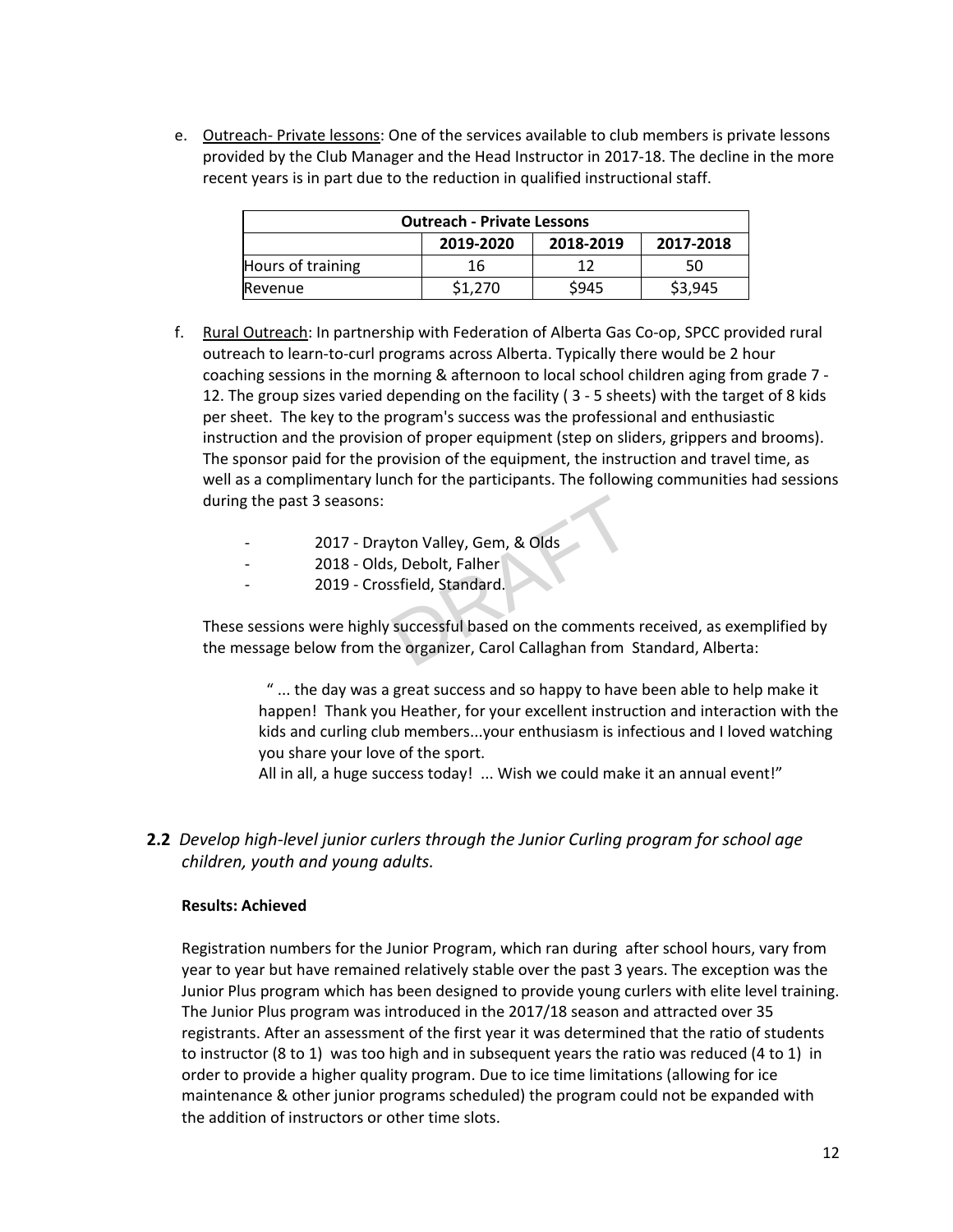| <b>Enrollment in Junior programs</b>             |    |    |    |  |  |
|--------------------------------------------------|----|----|----|--|--|
| 2019-20<br>2018-19<br>2017-18<br><b>Programs</b> |    |    |    |  |  |
| U12 Juniors - Monday*                            | 65 | 60 | 53 |  |  |
| U15 / U18 Juniors - Wednesday                    | 64 | 71 | 62 |  |  |
| Junior Plus                                      | 16 | 24 | 37 |  |  |

\*Note: U12 register for fall and winter sessions. Numbers presented are the annual totals.

One measure of our success are the comments that we have received for the Junior programs. For the U12 program the comments were very positive and often expressed a wish for more practice time and bonspiels. One of the strengths of the program is that there is something for both the recreational and competitive curler, as illustrated in the feedback:

"Thank you for doing such an outstanding job with this program and providing additional opportunities while leaving it up to the curlers just how competitive they want to be."

A second measure of the strength of our Junior programs is the success of the SPCC athletes who have qualified and/or placed at a number of competitive venues over the last 3 years. Below is a list of some of the successes:

Alberta (AWG) and Canada Winter Games (CWG)

2017

- 8 SPCC teams (16 athletes) AWG U15 Mixed Doubles Curling inter Games (CWG)<br>thletes) - AWG U15 Mixed Doubles<br>es- AWG GOLD Medallist<br>ond) Team Alberta - CWG<br>thletes) - AWG U15 Female & Male
- SPCC Mixed Doubles- AWG GOLD Medallist

2018

- SPCC Female (second) Team Alberta CWG
- 5 SPCC teams (13 athletes) AWG U15 Female & Male

2019

- SPCC Female Team: AWG SILVER Medallist
- SPCC Male Teams: AWG SILVER & BRONZE medallist

High School Provincials

- 2017 Provincial Female team Silver Medallist Bev Facey
- 2018 Provincial Mixed team Silver Medallist Archbishop Jordan
- 2019 Metro Champions Male & Mixed Archbishop Jordan

SPCC has also been an active member of the Edmonton Youth Curling Association (EYCA) league and has hosted the league 1-2 times each season.

It is recognized that SPCC has a gap in our training programs for junior athletes between the ages of 16 - 18 years. Alumni SPCC athletes were connected with the Saville, Ellersile or St. Albert clubs where they joined competitive teams. We are now seeing some of these alumni athletes competing in provincial qualifiers.

If the junior programs continue to grow SPCC may wish to consider addressing this training gap within the club.

*2.3 Expand opportunities for occasional and social curling events to attract new curlers and visitors, and support recreational curling in Strathcona County.*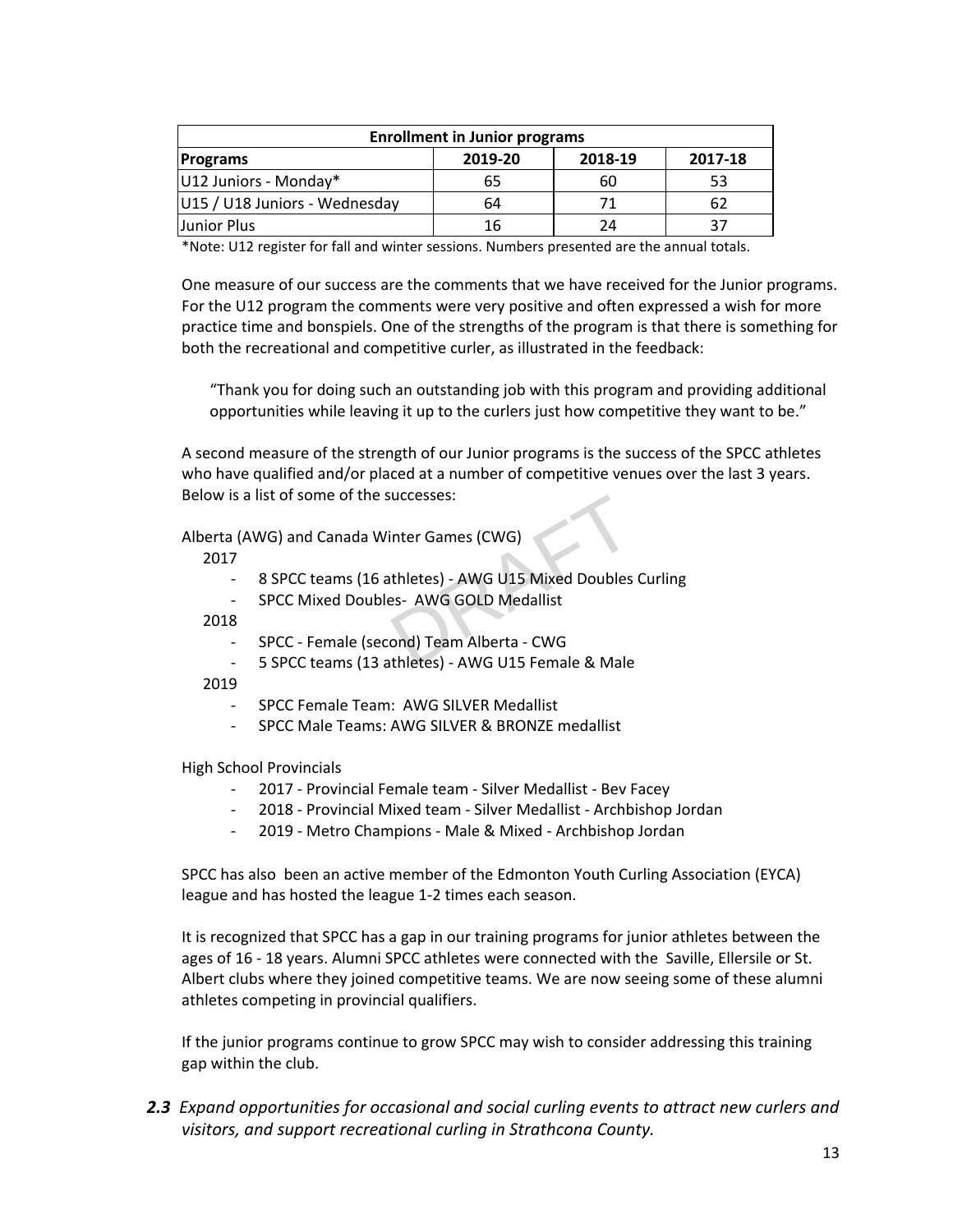# **Results: Partially Achieved**

The SPCC plays an integral role in the community providing an option for corporate, government and community events. The number of events per year has declined from 16 to 11 (with four cancellations due to the COVID19). Three factors that contributed to the decline included an increase in the number of SPCC hosted events (see 2.4), more time was allocated to ice maintenance limiting ice availability for external events and staff put our focus on the event facility set up for the U18 event in 2018/19 season during the end of the season time when rentals typically occur.

| Occasional and social curling events               |       |    |    |  |
|----------------------------------------------------|-------|----|----|--|
| 2018-19<br>2017-18<br>2019-20                      |       |    |    |  |
| Number of events                                   | $11*$ | 13 | 16 |  |
| \$6,670<br>\$8,065<br>\$7,755<br>Revenue Generated |       |    |    |  |

Note: Four events were cancelled due to COVID19.

The SPCC aims to connect with and be a member of the larger County and curling community and to this end has organized a number of community drives and events such as being a location for a Flu Immunization Clinic, Curlers CARE campaign collecting food for the local food bank, and Curl Canada calendar signings. These types of activities have created a stronger SPCC community and connected us to the broader community. n and be a member of the larger Co<br>a number of community drives and<br>n Clinic, Curlers CARE campaign coll<br>ar signings. These types of activities<br>ed us to the broader community.<br>piel events for the benefit of SPC

*2.4 Host successful curling bonspiel events for the benefit of SPCC leagues and visiting curlers.*

# **Results: Achieved**

SPCC has hosted many bonspiels that meet the needs of a wide range of their members and outside curlers. For Juniors there was at least one Junior bonspiel each year as well as a Elk Island Catholic Schools bonspiel for grades 6-8. In at least 2 years there were elite Junior curling events (listed in 2.5). In addition, there were bonspiels for men and women each year in traditional and doubles format. There have been years when both mixed and ladies bonspiels have not been held as a designated coordinator did not step forward.

| <b>Curling Bonspiels Hosted by SPCC</b>        |  |  |  |  |  |
|------------------------------------------------|--|--|--|--|--|
| 2018-19<br>2017-18<br>2019-20<br><b>Events</b> |  |  |  |  |  |
| Juniors/School age                             |  |  |  |  |  |
| Adult                                          |  |  |  |  |  |
| Elite                                          |  |  |  |  |  |

These events have been successful and appreciated as illustrated by comments from participants:

> "Thanks for everything this weekend. I know it was a lot of work. You guys did a great job."

"Thanks for an enjoyable weekend, the bonspiel was a ton of fun".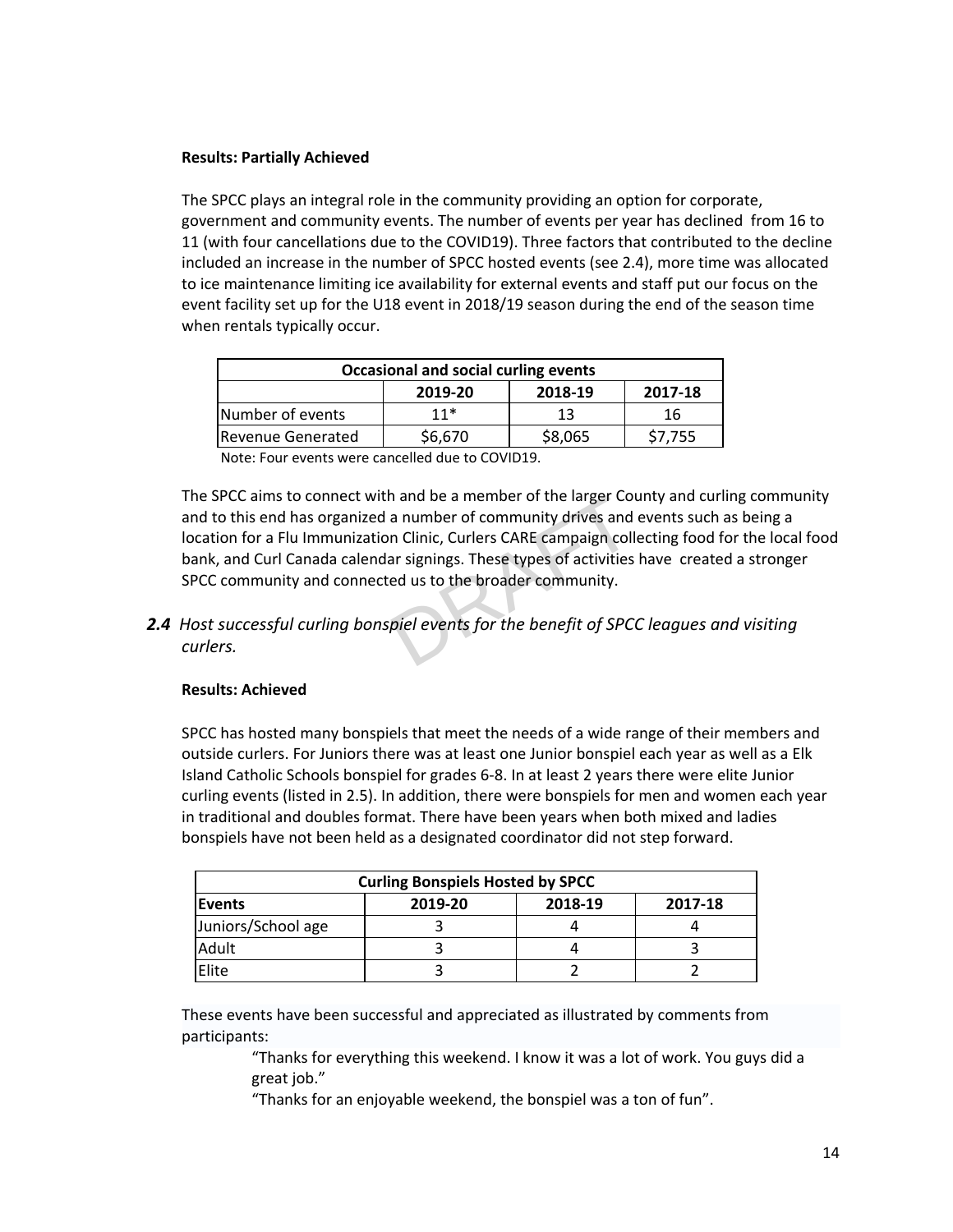*2.5**Host and promote a successful world class curling event in 2018-2019 or 2019-2020 for the benefit of the SPCC, residents of Strathcona County, and the provincial, national and international curling community.*

# **Results: Achieved**

SPCC hosted a range of elite events between 2018-2020 including regional qualifiers, provincial and national events at 3 age levels: Juniors, Mens and Seniors. The events included:

# 2019 - 2020

- Curling Alberta Senior Ladies/Men's Qualifier
- U18 Junior Canadian Championship
- SPCC Doubles Classics

2018 - 2019

- NACA Men's Northerns
- SPCC Doubles Classics

In addition to hosting events, the SPCC club has hosted a number of high caliber teams in their preparation for elite events. Teams included the Team Alberta Special Olympics who held a training day session and the Junior Korean teams in 2019.

JRH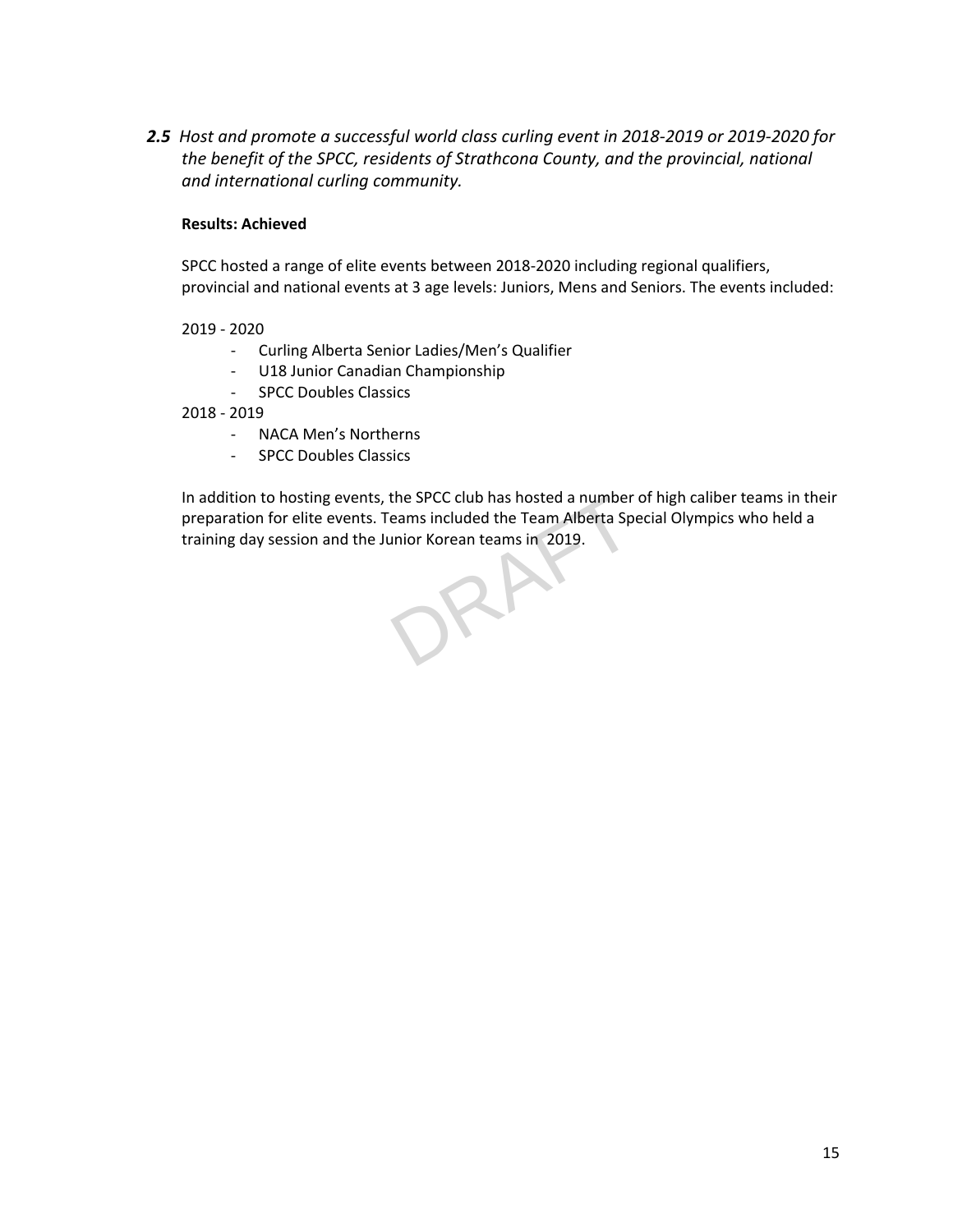# <span id="page-15-0"></span>**Goal Three**

# *To improve the quality and volume of products and services provided for SPCC members, visiting curlers, and the general public accessing GARC facilities.*

# **Strategic Priorities:**

*3.1 Improve the quality and volume of food and beverage products and services sold in the SPCC lounge area.*

#### **Results: Achieved**

In the years preceding the period of this Strategic Plan the operations of the SPCC lounge posed a number of challenges. To address the challenges, the Board hired a new caterer, in fact, the SPCC Lounge was managed by two different catering companies during this period. In 2017-19 BG&CC was engaged, in addition to the operations of food services, they were responsible for the booking of the use of the lounge for banquets and other non-curling events. In their first year, BG&CC attracted more clients resulting in higher revenues than the following years. Even with an extra event (U18 Championship) in 2018-19 the season, there was only a small decline in revenue. In 2019-20 a new caterer was hired, The Hat. Their revenue was lower than the 2 previous years for two reasons: this caterer was no longer responsible for booking non-curling events and did not receive the associated revenue; and, revenue opportunities ended several weeks early due to COVID19. bunge for banquets and other non-cents resulting in higher revenues the<br>pionship) in 2018-19 the season, the<br>aterer was hired, The Hat. Their revenues:<br>this caterer was no longer respons<br>associated revenue; and, revenue of

| <b>Lounge Revenue and Club Impact</b>    |            |            |                                               |  |
|------------------------------------------|------------|------------|-----------------------------------------------|--|
| <b>SPCC Rent</b><br><b>Gross Revenue</b> |            |            | % Profit (Revenue less cost<br>of goods sold) |  |
| 2017-2018                                | \$327,943  | \$19,000   | N/A                                           |  |
| 2018-2019                                | \$301,327  | \$12,500   | $3.75% = $6333.75$                            |  |
| 2019-2020                                | \$221,466* | \$9166.67* | $3.75% = $5,406.77$                           |  |

Note: Due to early closures there was an approximate loss of revenue of \$55,000. The final compensation payment of \$1,833.33 was waived due to COVID.

Both caterers introduced changes to the food and beverage menus as well as to the delivery of service and specials offered. The 2020 Member's Survey responses ranged from satisfaction with the service to requests for different beer and variety on the food menu, as well as, more timely service. This range of opinions is typical given the size of the club. Our long term goal continues to be sustaining and improving the food and beverage service provided.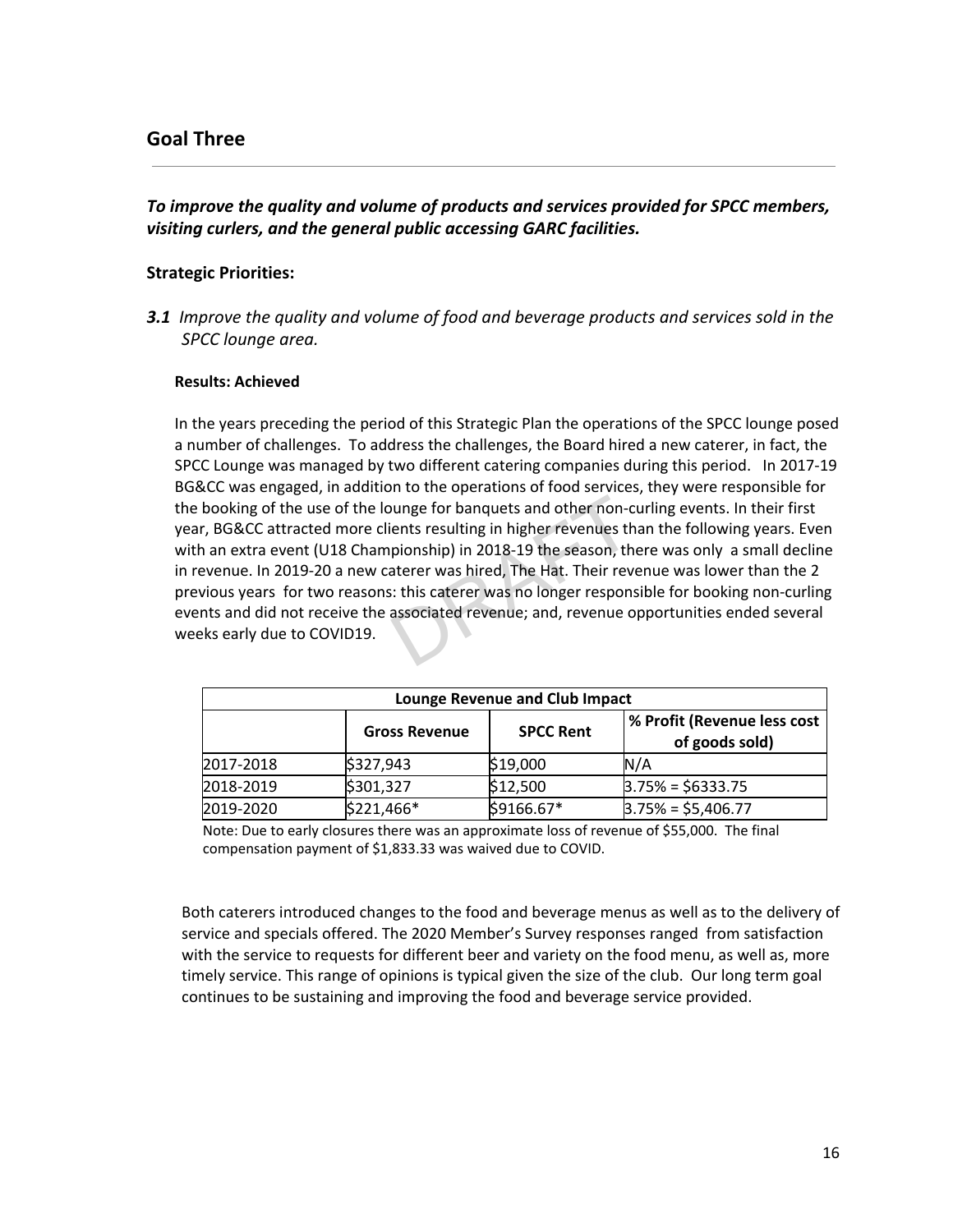# *3.2 Increase the volume and scope of Pro-Shop products sold.*

# **Results: Partially Achieved**

The Pro-shop has provided an important service of convenience for members and curlers from the surrounding rural areas. According to the 2020 Member's Survey over 85% of the respondents purchase equipment from the pro shop and nearly 8% purchase all their equipment from the proshop. Key products for the shop have been brooms, broom heads and in the past 2 years there has been an increase in the sales of accessories like the stop watches. The two key product lines are Asham and Hardline, especially for broom sales. Comments from the 2020 survey indicated that members appreciate the opportunity to get what they need prior to the commencement of the season as well as throughout the year.

| <b>Pro-shop: Revenue and Profits</b> |             |             |             |  |
|--------------------------------------|-------------|-------------|-------------|--|
| 2018-19<br>2019-20<br>2017-18        |             |             |             |  |
| Expenses* (COGS**)                   | \$21,739.54 | \$33,637.04 | \$18,595.09 |  |
| <b>Gross Revenue</b>                 | \$38,489.66 | \$44,683.59 | \$35,595.09 |  |
| Net profit                           | \$16,750.12 | \$11,046.55 | \$17,000.00 |  |

Note: \*Employees in the pro shop have several roles within the club so the staff costs are not included in these calculations.

\*\*COGS = Cost of Goods Sold

Net Profit was lower in 2018-19 as a result of extra inventory purchased for the U18 event which was carried over to the 2019-20 season. The volume of sales in proshop did not increase and the net profit has remained relatively stable.  $\begin{array}{|l|l|}\n\hline\n $16,750.12 & $11,046.55\n\hline\n\end{array}$  Fro shop have several roles within the cluded in these calculations.<br>
In these calculations.<br>
In these calculations.<br>
In the solid solid same of sales are result of extra

*3.3 Increase the reach and impacts of marketing and media products and services provided by the SPCC in collaboration with sponsors and media outlets.*

# **Results: Achieved**

a. Social Media: Growth in the number of followers of SPCC on all social media platforms has been substantial since 2017. All 13 Edmonton based curling clubs are using these social media platforms. SPCC is ranked 4th in terms of the number of total followers.

| <b>Increase in Social Media Followers</b> |                |      |                   |                   |                   |            |  |  |  |
|-------------------------------------------|----------------|------|-------------------|-------------------|-------------------|------------|--|--|--|
|                                           | <b>October</b> | June | <b>YR over YR</b> | <b>April 2019</b> | <b>YR over YR</b> | Growth     |  |  |  |
|                                           | 2017           | 2018 | Growth            |                   | Growth            | since 2017 |  |  |  |
| <b>Twitter</b>                            | 408            | 449  | 10%               | 557               | 19%               | 37%        |  |  |  |
| Instagram                                 | 101            | 198  | 96%               | 347               | 43%               | 244%       |  |  |  |
| Facebook                                  | 123            | 175  | 43%               | 331               | 47%               | 169%       |  |  |  |
| <b>Total Followers</b>                    | 632            | 821  | 30%               | 1453              | 43%               | 130%       |  |  |  |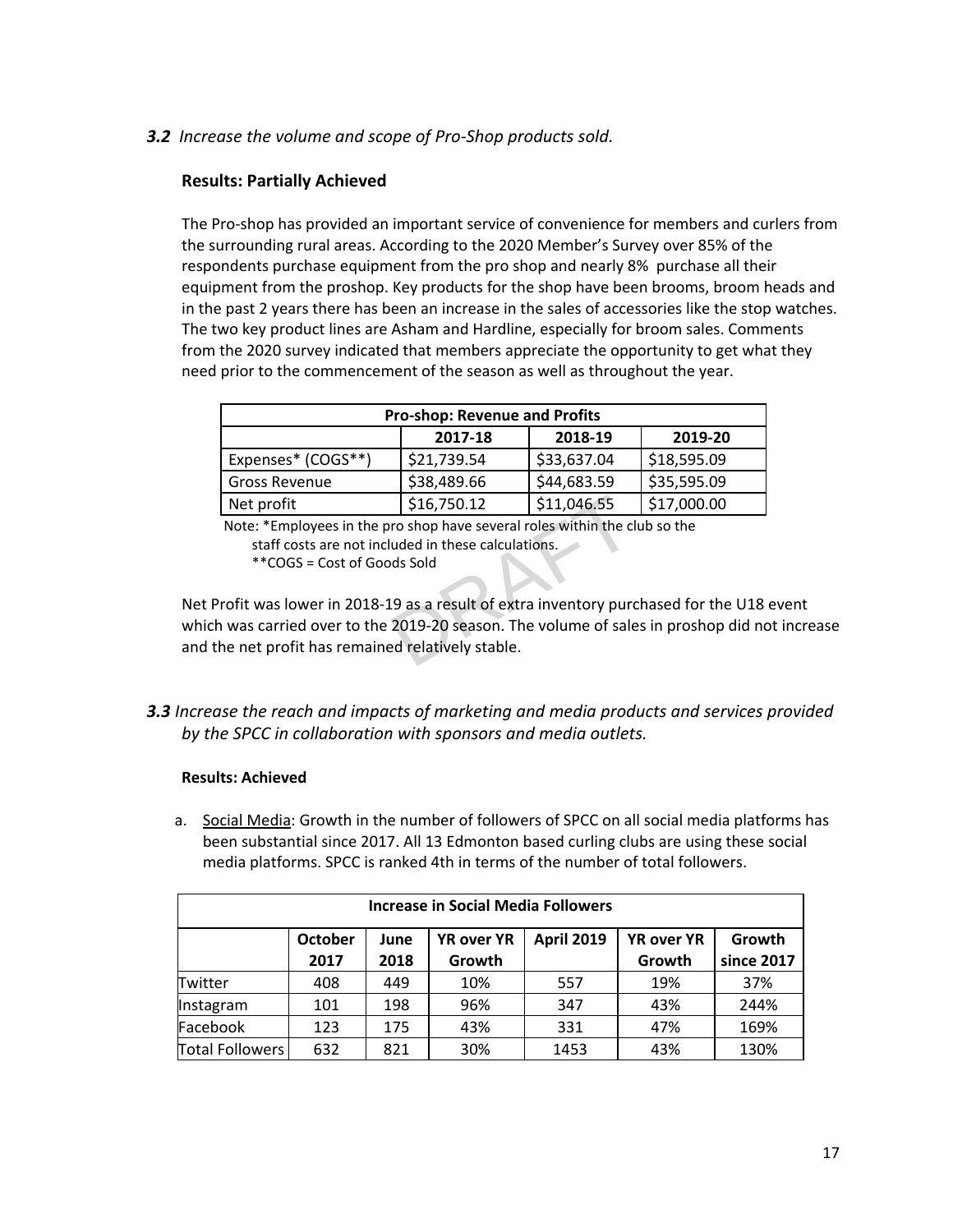b. Website: The website is continually undergoing improvements, in part, due to the fact that the administrative team now has full access to the content management system allowing them to make changes in a more time effective manner. In addition, the Executive has been actively reviewing and updating the content in the section about the history, board, SPCC rules and policies. More visits have resulted from the new registration system implemented 3 years ago which is fully integrated with the website providing information on the schedule and standings for members.

We have only started to collect analytics of the use of the website; only information for the past year from June 1, 2019-May 31, 2020 is available. The website activity aligns closely with the curling season with its highest use early in the season, consistent activity throughout the season with very little activity in the summer months. There are approximately 23,570 users with just under 50% of these being new users (11,590). The number of new users next year will likely be much smaller as most of the number of new users this year was due to the implementation of the new registration system. Over the year the users have had 38,050 sessions and have viewed 214,993 pages with 16% of the activity on the main page followed by 10% on the members' page and then 8.5% of the activity on the standings page.

The website plays an important role for club members but is also serving a broader purpose as visitors spend more than 4 minutes on a website and visit 5.65 pages per session. The visitors are primarily from Alberta (90%) but interestingly 3.8% of visitors are from British Columbia and 3.2% are from Ontario. age.<br>
14 minutes on a website and visit 5.<br>
14 minutes on a website and visit 5.<br>
Alberta (90%) but interestingly 3.8%<br>
20 m Ontario.<br>
20 benefited from media coverage of

c. Other media: SPCC has also benefited from media coverage of the U19 National Event and the Club Manager was featured in a online article, in the YEG Fitness Magazine Sept/ Oct 2019, entitled "Come Try Curling YEG event" and can be found at ([https://yegfitness.ca/curling-canadas-winter-passion-try-it/\)](https://yegfitness.ca/curling-canadas-winter-passion-try-it/).

Over the next 2 years a clear communication plan will be developed which will include a social media strategy.

*3.4 Increase the volume of rental ice sales for occasional curling events and as practice ice for visiting curlers.*

# **Results: Partially Achieved**

The revenue from the casual and corporate ice rentals declined over the 3 year period. In 2017-18 we saw a higher level of rentals which included several international teams and a wheelchair team. In the following years practice ice time was reduced as more time was allocated for more ice maintenance as improving the quality of the ice was a priority and there were fewer instructional staff to support the corporate rentals.

| <b>Revenue from Casual and Corporate Ice Rentals</b> |         |         |         |  |  |  |
|------------------------------------------------------|---------|---------|---------|--|--|--|
|                                                      | 2017-18 | 2018-19 | 2019-20 |  |  |  |
| Casual                                               | \$3,945 | \$945   | \$1,270 |  |  |  |
| Corporate                                            | \$7.755 | \$8,065 | \$6,700 |  |  |  |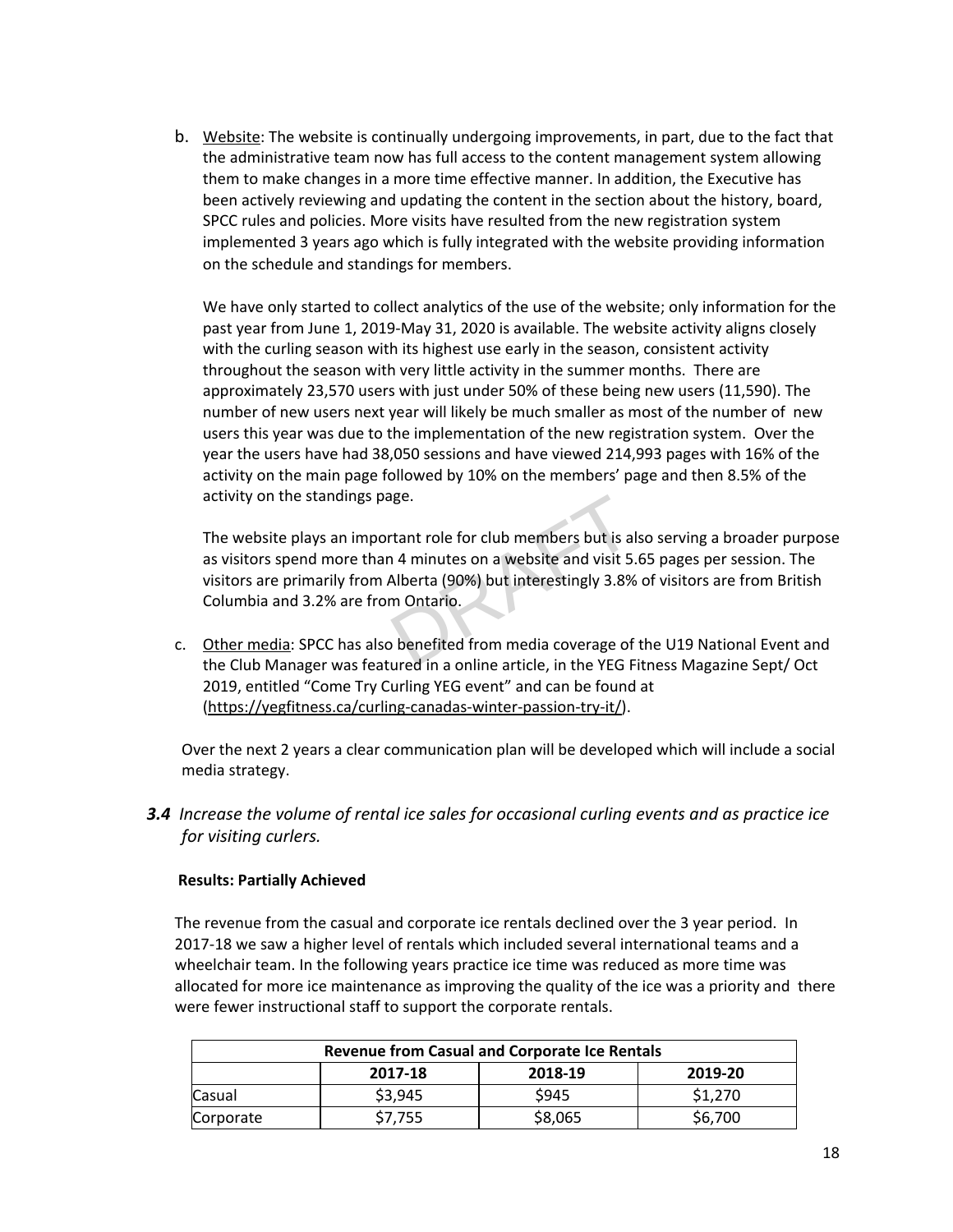# *3.5 Increase the volume of facility rental sales for community events and visitors.*

#### **Results: Achieved**

The upstairs lounge and meeting room area were used by many community sport groups, as well as, the County of Strathcona for meetings and programs. During 2017-19 the BG&CC was responsible for managing the rentals of the non-curling events. The revenue for these events went directly to BG&CC making comparisons year over year impossible. During 2019-20 SPCC became responsible for the booking responsibilities.

ORAFT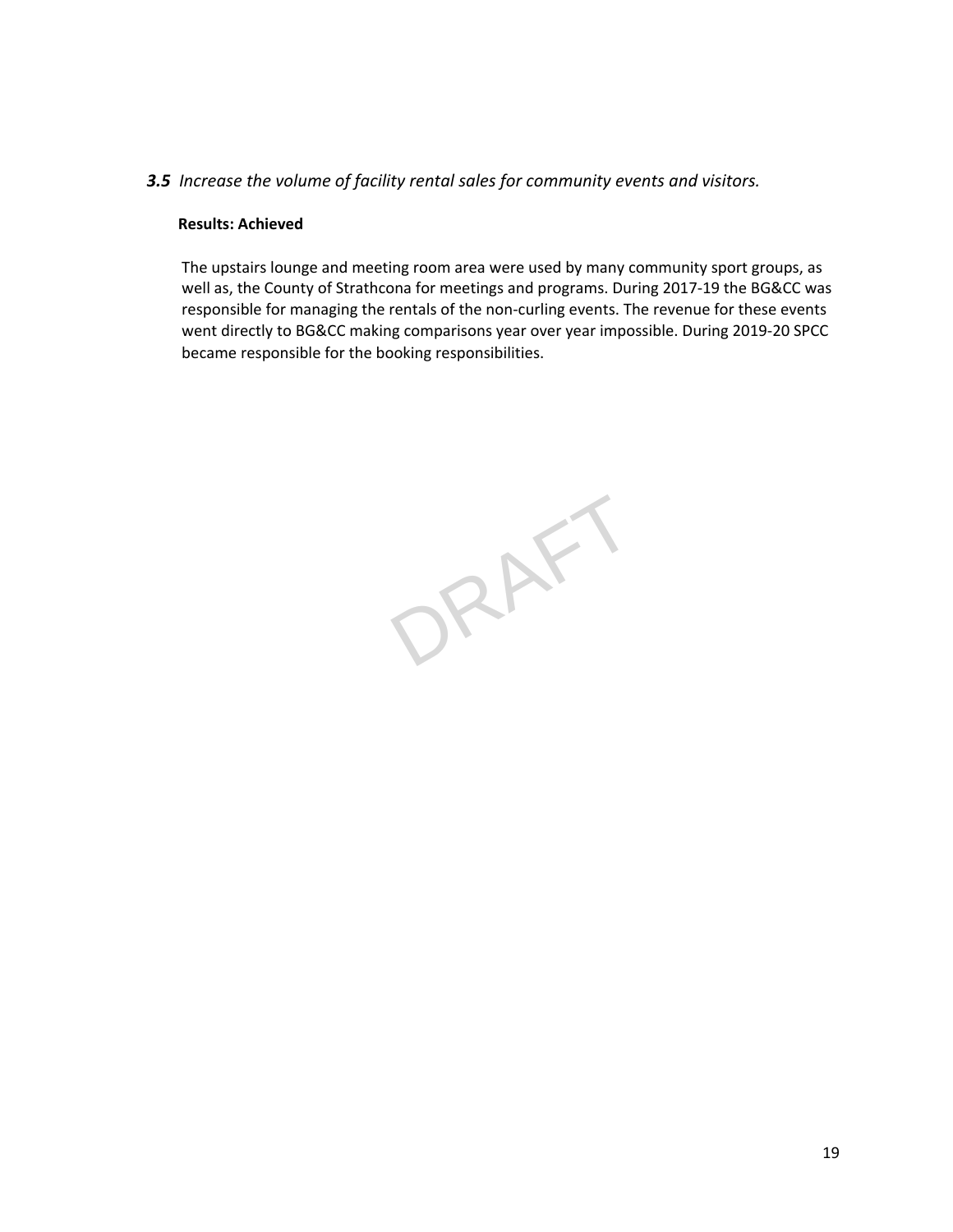# <span id="page-19-0"></span>**Goal Four**

# *To improve the management of SPCC resources.*

#### **Strategic Priorities:**

*4.1 Board governance and management: Review Board governance, management structure and committees to support decision-making, effective use of resources, and succession planning.*

#### **Results: Partially Achieved**

Over 2018-20 myriad steps were taken to review the governance and management structures and documents. Specifically, the following reviews were conducted:

- Awards Policy: Reviewed October 2018 <https://sherwoodparkcurling.com/index.php/13-club-info/409-awards-policy> ed October 2018<br>
<u>curling.com/index.php/13-club-info/</u><br>
19<br>
<u>curling.com/index.php/13-club-info/</u><br>
Playoff Procedures: Reviewed and<br>
<u>curling.com/images/files/SPCC\_Leag</u><br>
I May, 2020, to be presented to AGI
- Refund Policy: June 2019 <https://sherwoodparkcurling.com/index.php/13-club-info/406-spcc-refund-policy>
- SPCC League Rules and Playoff Procedures: Reviewed and approved December, 2019 [https://sherwoodparkcurling.com/images/files/SPCC\\_League\\_Rules\\_2020.pdf](https://sherwoodparkcurling.com/images/files/SPCC_League_Rules_2020.pdf)
- SPCC Bylaws: Reviewed May, 2020, to be presented to AGM in June, 2020

A number of documents are currently under development or on the upcoming workplan and they include:

- Capital and Operational Reserves Policy
- Succession Plan
- Review of roles and responsibility for board roles
- Communication Plan
- Risk management assessment
- Relaunch plan: Covid19
- *4.2**Business planning and fiscal management: Implement a three-year business planning and fiscal planning cycle linked to strategic priorities (priority-based planning and budgeting).*

#### **Results: Not Achieved**

The SPCC Board has not completed a planning and budgeting related to the strategic priorities for this 3 year strategic plan. In the absence of a 3 year budget plan, a number of capital projects were identified and financial sources sought (see 1.2 for capital projects and 4.3 for a summary of supplemental funding sources).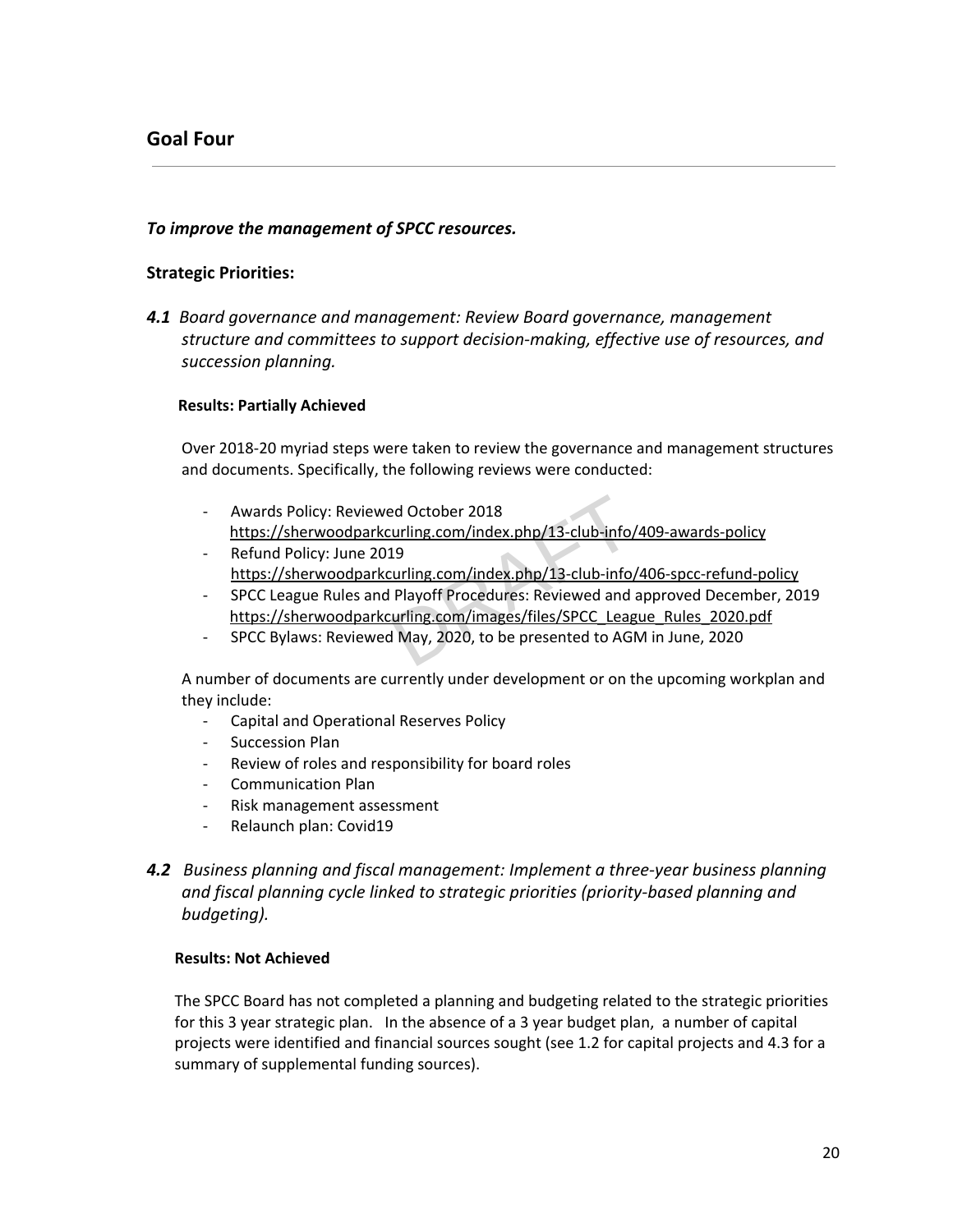*4.3**Fiscal sustainability: Increase revenue streams and expand market share through competitive pricing of league fees, programs, products and services.*

# **Results: Achieved**

The goal of the Board set the curling fees based on projections of other revenue and funding sources ensuring that operational costs of the club are covered. The Club has been able to achieve the goal of financial sustainability over the past 3 years through increased registration revenue resulting from both higher registration numbers and slightly higher fees, as well as, higher sponsorship levels and more fundraising through grants and casinos.

| Fiscal Sustainability (Revenue streams and net profit)                                                          |              |               |                |  |  |  |  |  |
|-----------------------------------------------------------------------------------------------------------------|--------------|---------------|----------------|--|--|--|--|--|
| <b>Revenue streams</b>                                                                                          | 2017-18      | 2018-19       | 2019-20        |  |  |  |  |  |
| Registration                                                                                                    | \$319,409.71 | \$361,573.03  | \$374,331.57   |  |  |  |  |  |
| Sponsorship                                                                                                     | \$19,974.28  | \$18,660.00   | \$24,308.33    |  |  |  |  |  |
| Events                                                                                                          | \$8,101.46   | \$39,906.56 * | \$8,766.44     |  |  |  |  |  |
| Rentals                                                                                                         | \$28,929.44  | \$29,800.69   | \$16,913.42    |  |  |  |  |  |
| Proshop                                                                                                         | \$16,750.00  | \$11,047.00   | \$17,000.00    |  |  |  |  |  |
| Grants                                                                                                          | \$500.00     | \$20,691.50   | \$27,488.06 ** |  |  |  |  |  |
| Fundraising (casino, draws)                                                                                     | \$6335.25    | \$8,056.15    | \$26,251.36*** |  |  |  |  |  |
| <b>Total Revenues</b>                                                                                           | \$400,000.14 | \$489,734.93  | \$495,059.18   |  |  |  |  |  |
| <b>Net Profit</b>                                                                                               | \$39,537.25  | \$16,284      | \$27,791 ****  |  |  |  |  |  |
| * Includes U18 Championship<br>** Includes Covid19 assistance of \$26,363.06<br>*** Includes Casino \$19,779.92 |              |               |                |  |  |  |  |  |

\*\*\*\* Before financial review by accountants

# *4.4 Information management: Implement the Curling Club Manager information management system to support registration of curlers, payment of league fees, and management of SPCC information.*

# **Results: Achieved**

In 2017-18 the Curling Club Manager, the new registration system, was implemented to improve the management of members' information. The new database has numerous benefits which have allowed the club to better manage:

- members' contact information enabling more effective and efficient mass emailing
- financial control by allowing individual payments
- league waiting lists, spare lists, and free agents
- communication between teams.

The Curling Club Manager has enabled league reps to be more engaged with schedule creation and provides an extensive reporting system with new reports and features are being developed often at the request of the users.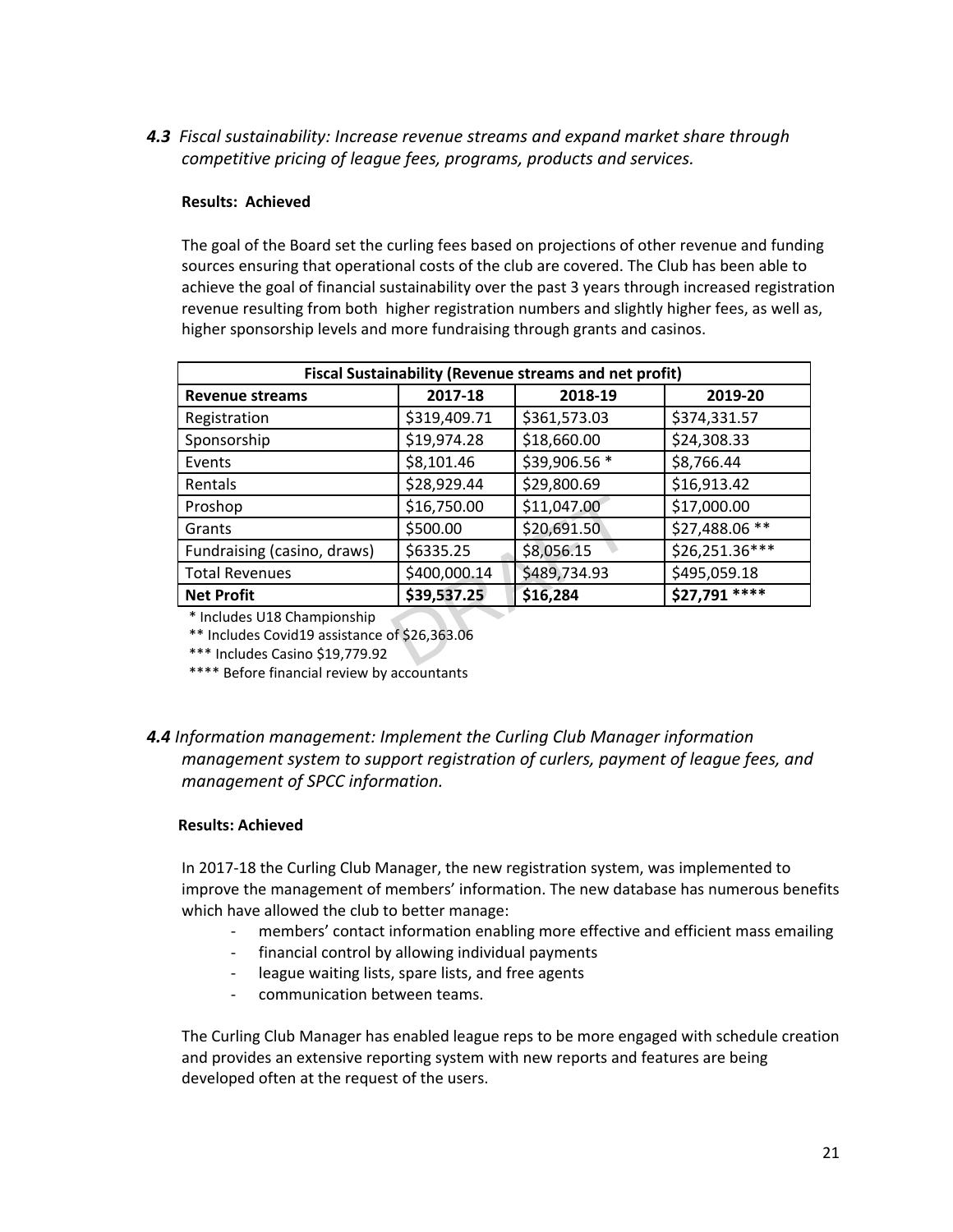In the spring of 2020 the administration team worked extensively to organize documents in Google Drive.

*4.5 Risk management: Implement a personal risk waiver agreement as a condition of registration and membership in the SPCC, increase awareness of safety risks, and promote safe curling among SPCC members and guests.*

# **Results: Achieved**

The SPCC implemented a personal risk waiver in the 'Club Manager' online registration system, and on forms for new members and spares.

The management team also made numerous efforts to improve the safety of members and their awareness of the safety risks. The steps included:

- raising members' awareness of safety protocols through regular announcements (3 times per year)
- the creation of video signage with safety awareness messages
- the posting of signs in the rink that included the County staff's phone numbers
- Proshop staff were rained on all safety procedures
- the addition of two-way radio in the Proshop to enable urgent communication with the GARC building staff. The SPCC put the members' health and safety first with their decision to end the season 2<br>
The SPCC put the members' health and safety first with their decision to end the season 2<br>
The SPCC put the members' health and saf

weeks early in light of the COVID19 pandemic. Starting April 2020, biweekly meetings have been occurring with the GARC Facility Operator and the Strathcona County, Parks and Recreation Community Liaison Officer to discuss COVID issues and relaunch. The members' waiver form will be updated to address COVID related risks.

In 2020-21 the Club and the County of Strathcona will install duress buttons and security cameras upstairs. Staff safety training will be updated to ensure that all staff are aware of these additions.

# *4.6 Physical facility management:*

#### **Results: Achieved**

A number of capital improvements were planned and completed to improve the quality of the ice over the past 3 years and details of the work undertaken are outlined in section 1.2.

There have not been any other major or minor facility improvements to the locker room, proshop or lounge. We are currently in discussions with the County of Strathcona to make some small improvements to the security in the lounge. SPCC, with support from the County, has applied for some provincial funding to support the project.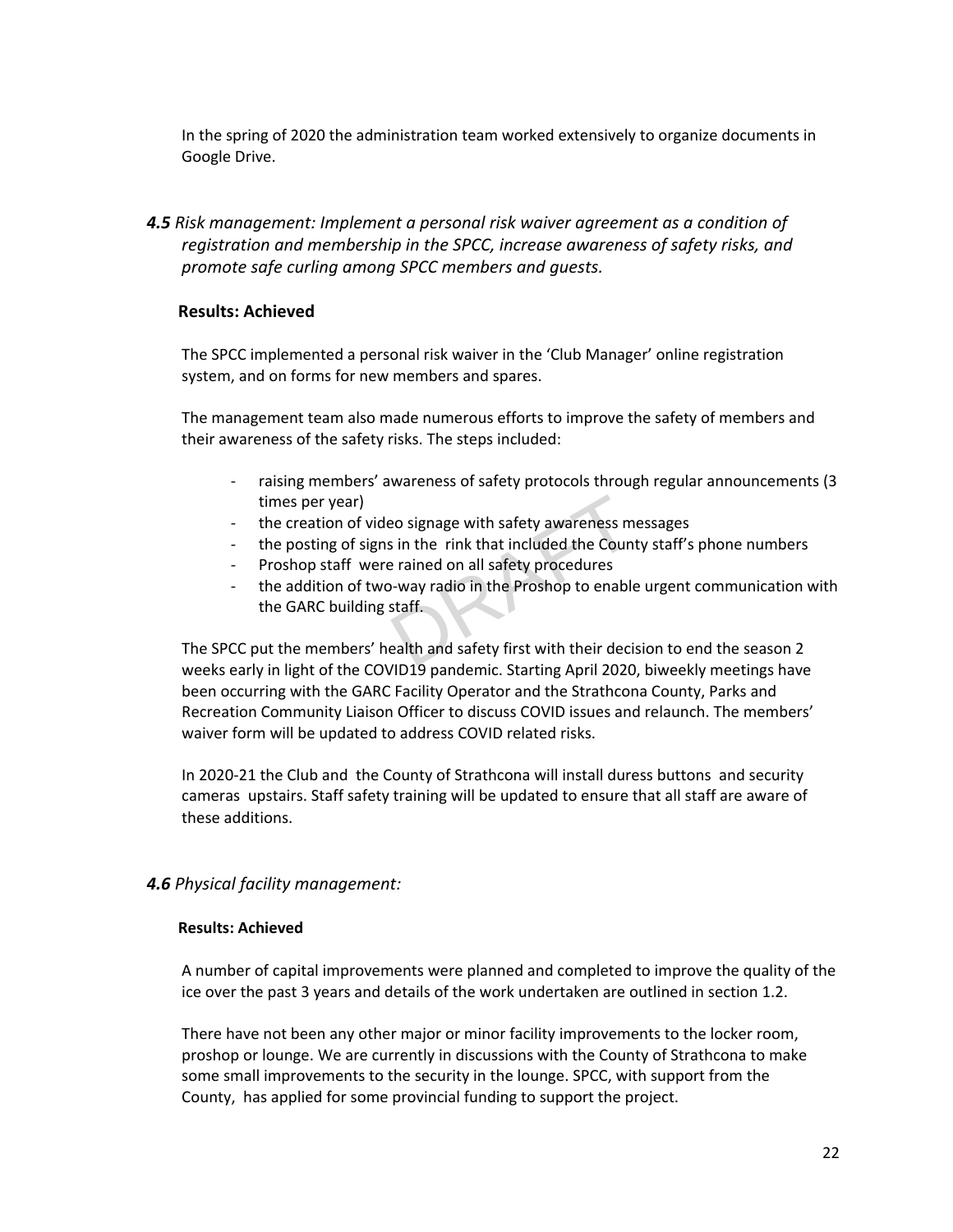Discussions are ongoing between SPCC and the County for larger longer term projects. The two teams meet regularly to discuss both these development projects and ongoing operational issues.

# *4.7 Human resource management:*

4.7.1 *Staff: Review and update job descriptions, orientation and training sessions, and performance reviews for all staff positions so that staff are effectively managed, developed, and suitably recognized for work performed.*

# **Results: Partially Achieved**

The SPCC Club Manager and the Executive/Board made great strides to improve the management of HR and staff training. Job descriptions for all staff positions were reviewed and updated April, 2020. These descriptions will be reviewed by the Executive within the next year.

Currently, orientations are conducted in one-on-one sessions by supervisors and colleagues. Position specific training was provided to staff. The Ice Technician team have been instructed on ice making, daily on scraping and pebbling techniques, while the administrative staff have been provided training on procedures and on the systems for information management, registration, pay and sales. ducted in one-on-one sessions by su<br>
rovided to staff. The Ice Technician<br>
g and pebbling techniques, while the<br>
redures and on the systems for infor<br>
SPCC staff with technical and profe-<br>
nded technical training and the C

SPCC has financially supported SPCC staff with technical and professional training. Members of the ice maintenance team attended technical training and the Club Manager and her assistant attended business of curling conferences.

The SPCC Manager and Executive are working on two documents: an employee handbook and a succession plan which should be done in the next year.

*4.7.2 Volunteers: Develop a volunteer recruitment, retention and recognition plan with position descriptions, orientation and training sessions, and volunteer recognition events to increase the number of volunteers, improve their orientation, the quality of volunteer experiences, and recognition.*

# **Results: Partially Achieved**

Volunteers played instrumental roles in the SPCC that benefit all club members and the community. Specifically, league reps kept members uptodate on club happenings, every bonspiel had a volunteer organizing committee, learn-to-curl programs utilized volunteer assistants, and every special event would not have occurred without many volunteers.

The SPCC management and Board used many communication channels to recruit volunteers which included signage on the SPCC Board, announcements on the website, in emails and newsletters. The Club Manager and event coordinator have drawn from the SPCC registration database.